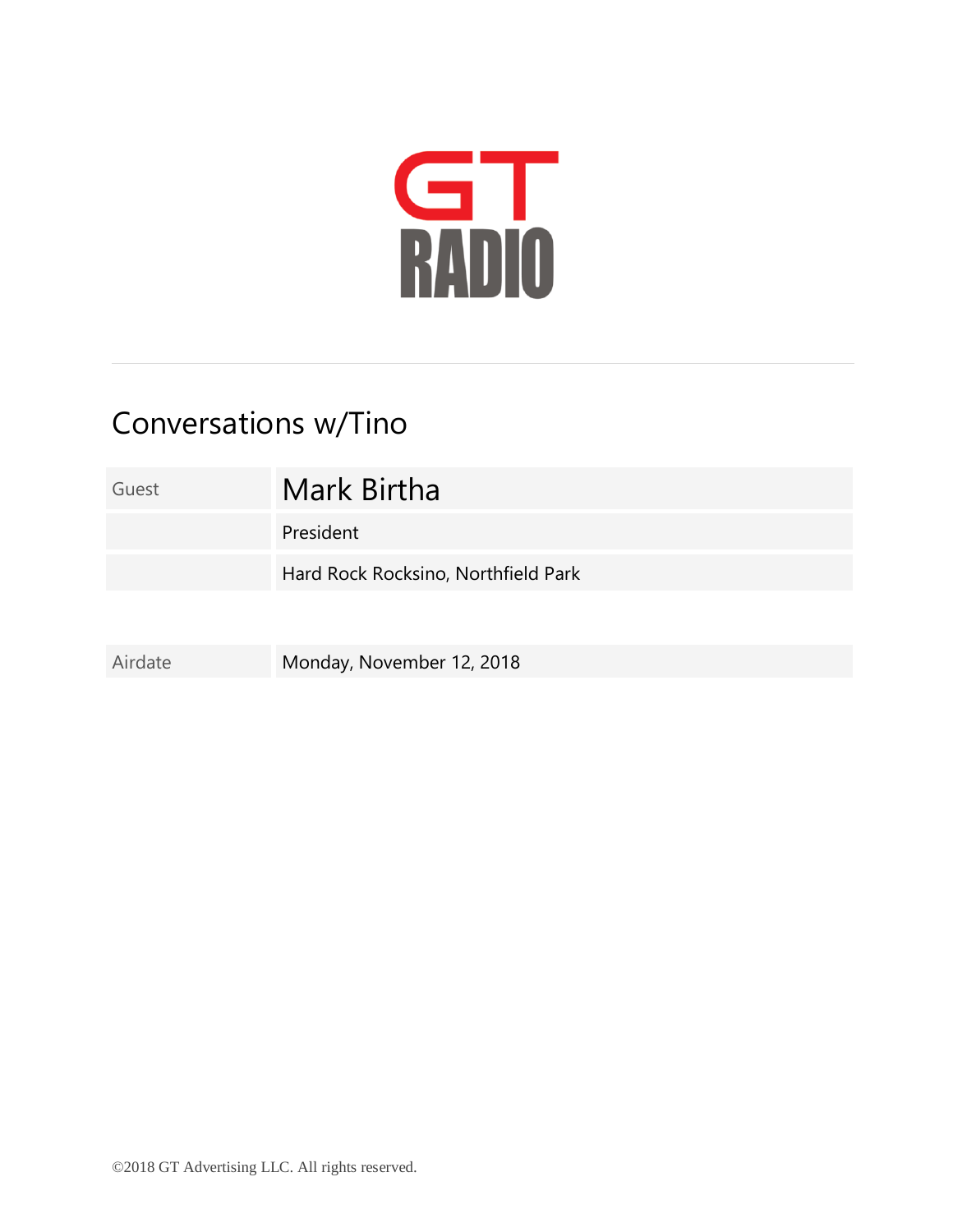- Tino Magnatta: Hello and welcome to another episode of GT Radio. Boy, I have a great show for you tonight, and great guest who is so eclectic, full of amazing story. I think one of a kind. Please welcome Mark Birtha. How are you, Mark?
- Mark Birtha: Thank you. I'm doing well. How are you tonight?
- Tino Magnatta: Good, good, good. So you grew up in a working class family, a small farming town. What lesson did you learn from your parents, 'cause I know they were very hard workers.
- Mark Birtha: They were. First and foremost if you don't mind, today is Veterans Day. I want to thank all of our veterans and active military and guard. Without them none of us would be able to do what we do each and every day. My father was actually a Vietnam veteran in the Navy, so big thank you out to him. That's kind of the preface right there.

My parents were blue collar, middle class people. My dad worked two jobs, was always willing to do what was needed, regardless of whether he wanted to or not. Hard work, work ethic, honesty and integrity.

My mom was actually more of like the softer side of the world. Having empathy and being fair and taking care of people, and at the same time, more of the creative. Taking the road less traveled, thinking differently, opening doors that you'd never think you'd wanna open, but making sure you care about people along the way.

Those principles have led into my values of who I am and what I believe in. It's funny, I live in Cleveland now, Northeast Ohio, LeBron said it. "Nothing is given, everything is learned." Of course he went to L. A. now, so we won't talk about that of course. It's all a combination of all those things. It made me who I am today.

- Tino Magnatta: Yeah, the foundation is so important. Now, you had a pretty interesting job as a teenager that placed you in a position to do pretty well in everything in hospitality. Tell us a little bit about that, 'cause that was a great story.
- Mark Birtha: I love to work. Funny I guess. I started working when I was nine years old. I remember delivering newspapers, my own little business, working in bakeries. My first real job pretty much when I could really work was in high school. I worked the summers in a catering and event hall, and whether it was weddings or it was corporate outings, company picnics, whether I was washing dishes or parking cars or mowing lawns or whatever, had all these memories.

I remember dressing up in a lot of these events like weddings and bar mitzvahs and things like that in a tuxedo and serving hors d'oeuvres at 16 years old, thinking, "Wow, this is pretty cool." More importantly the food was really good,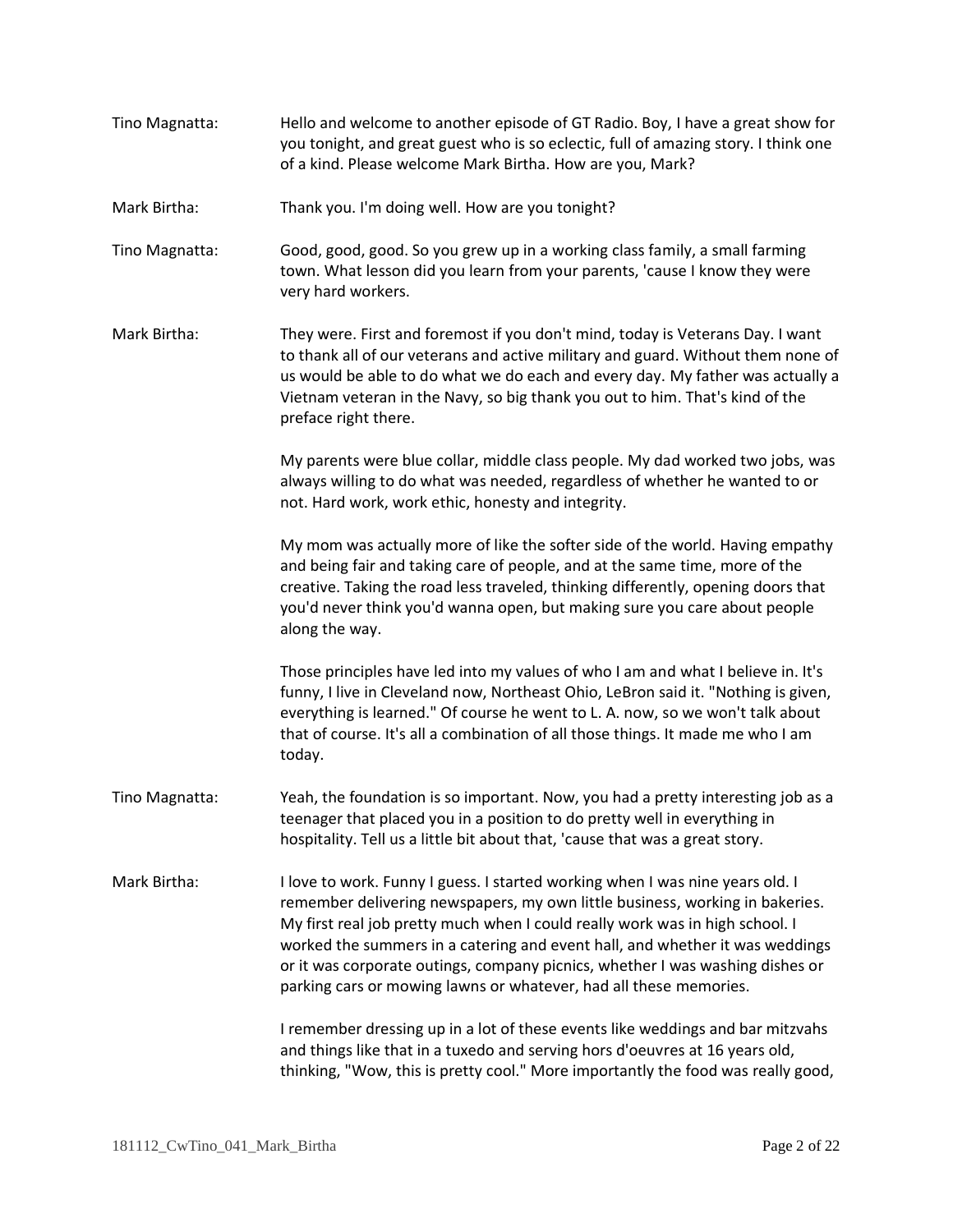|                | so I got to eat all of it at the end. The real takeaway from me at that point that<br>really resonated was this is a really cool industry.                                                                                                                                                                                                                                                                                                                                                                                                                      |
|----------------|-----------------------------------------------------------------------------------------------------------------------------------------------------------------------------------------------------------------------------------------------------------------------------------------------------------------------------------------------------------------------------------------------------------------------------------------------------------------------------------------------------------------------------------------------------------------|
|                | You're part of these special events and they're really people's memories, they're<br>life-changing occasions. They're fun, and you're a part of that and delivering that<br>experience. That really kind of set the momentum of me falling in love with this<br>business and looking to build a career in this space.                                                                                                                                                                                                                                           |
| Tino Magnatta: | Yeah, when you have that kind of exposure and you see the effect it has on<br>people, it really gives you an emotional sensation, right? It's almost like you're<br>making every moment so special for them. Is that right?                                                                                                                                                                                                                                                                                                                                     |
| Mark Birtha:   | It is, and that's what we do each and every day. At Hard Rock we deliver<br>authentic experiences that rock. That's sort of our mission, but it's so much<br>more than that. People in our business that come to our properties, that enjoy<br>what we offer, it's about having a good time, of course, but it's more<br>importantly, I mean people have lots of choices. It's about having the<br>opportunity to do some memorable, to be with friends or family, and to really<br>celebrate the fun and exciting and life-changing pleasures in the world.    |
|                | The hospitality business allows you to do that no matter whether you're in food<br>and beverage, or hotels, or casinos, any aspects of it. Around the world, it's a<br>shared human quality, and to be able to be in an industry where you can deliver<br>that and really raise the bar and be creative and diverse, it's a fantastic industry<br>with so much opportunity in it. It's been fun.                                                                                                                                                                |
| Tino Magnatta: | So you went to Cornell, and then there they had a speaker series every week,<br>and there was one speaker in particular that really captured your attention and<br>influenced you. Can you tell us a little bit about that?                                                                                                                                                                                                                                                                                                                                     |
| Mark Birtha:   | Yeah, so taking that knowledge and some of that experience as a teenager, I<br>applied to Cornell. I went to the hotel school and it was really a great<br>opportunity for me to sort of concentrate and focus and really see the world in<br>a much bigger picture. While I was there, clearly wasn't really sure what, I came<br>from a really small town in Connecticut, farm next to me literally, and was able<br>to kind of start seeing the world.                                                                                                       |
|                | We had this one speaker series where these really renowned executives would<br>come in every Friday in the fall and they would basically talk about who they<br>were, and their industry, and whatever. One of those classes was a gentleman<br>named Steve Wynn. Although Mr. Wynn has clearly been a bit controversial of<br>late, in the early 90s when I was there when he spoke, he was, for me<br>mesmerizing. He would literally  he was one of these people that could get up<br>and speak and sell you any kind of Kool-Aid. It's really a rare breed. |
|                | More importantly, what he did was he told stories about the industry and his<br>experiences and what he did to take care of guests as a hospitality leader. He                                                                                                                                                                                                                                                                                                                                                                                                  |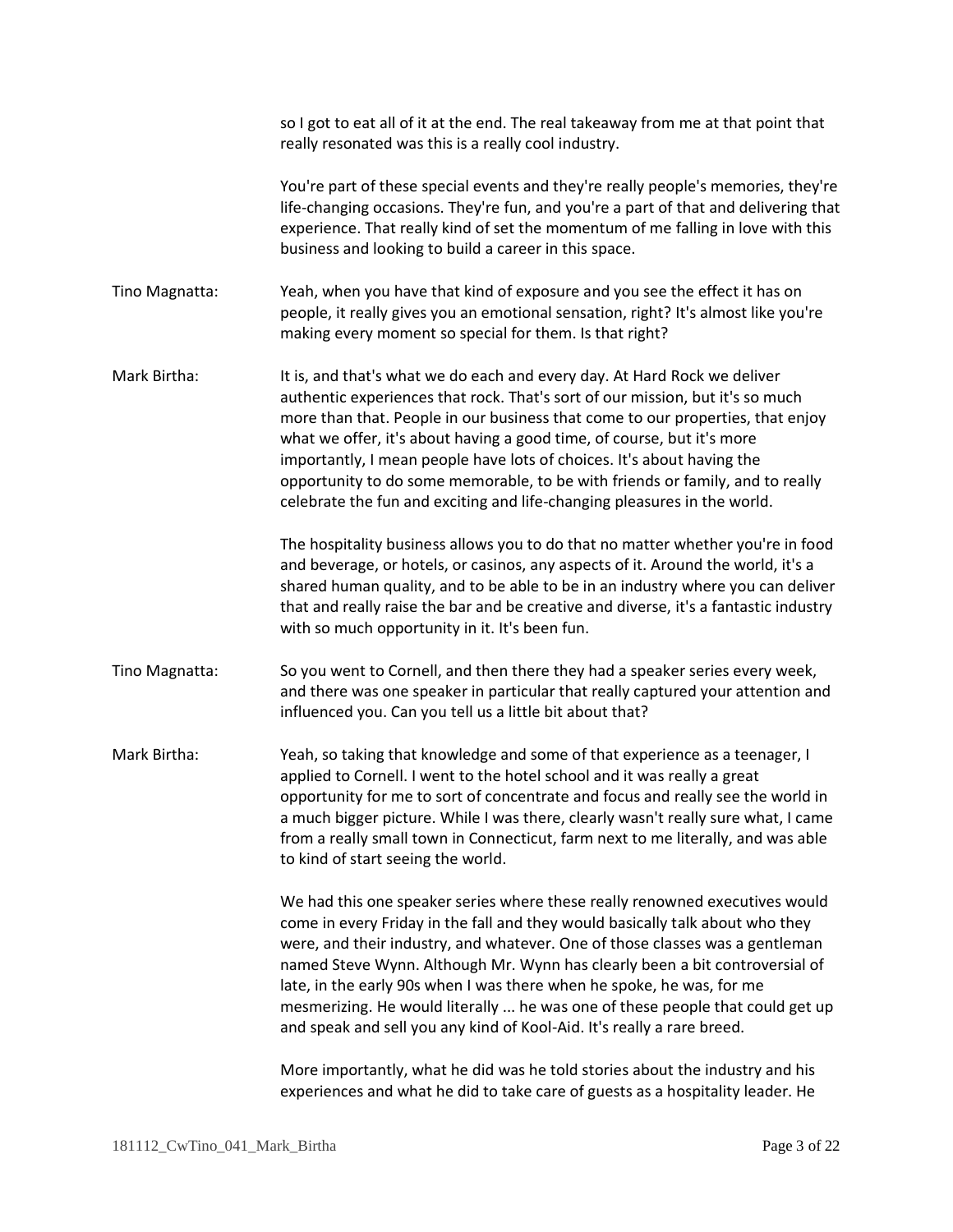|                | painted these amazing pictures of the types of properties and amenities and<br>different things that he was offering. He really had a very unique way of<br>delivering on and explaining to people what he did.                                                                                                                                                                                                                                                                                                                                              |
|----------------|--------------------------------------------------------------------------------------------------------------------------------------------------------------------------------------------------------------------------------------------------------------------------------------------------------------------------------------------------------------------------------------------------------------------------------------------------------------------------------------------------------------------------------------------------------------|
|                | For me it was exhilarating, it was really something that opened my eyes wide,<br>and at the time Las Vegas was on the cover of Time Magazine. The strip was<br>booming. For me it was that kind of opening to, "Hey, the gaming industry.<br>That's something I never thought of. It sounds exciting and sounds like<br>something that's really booming. Maybe I need to find out more about it."                                                                                                                                                            |
| Tino Magnatta: | Now you said when he spoke he painted pictures. What does that mean? How<br>does he speak?                                                                                                                                                                                                                                                                                                                                                                                                                                                                   |
| Mark Birtha:   | He clearly is a master. You look at his buildings that he created from a Bellagio<br>to a Wynn to what he's done in Macau to the Mirage way back in the day. He is<br>able to sort of bring you into a world, into an experience, where it's not just<br>two-dimensional or black and white. He fills the space with color and volume.<br>He takes you through the experience as if you are there seeing and feeling and<br>touching and smelling and whatever what's going on in the building.                                                              |
|                | I think that is truly what has allowed someone like him, and there are others<br>clearly in our industry to create these experiences. I've talked before in my past<br>about you can be in the business of delivering a commodity and a product and a<br>service, or you can be in the business of delivering experience. It's not a<br>transaction. It's a personal interaction. It's a relationship-driven thing. It's<br>something that blows people away.                                                                                                |
|                | That's what he did by telling these stories and painting these pictures that made<br>you fall in love and made you want to go there. Want to see it. Want to<br>experience it. It's an art. It really is. I mean, it's as much as science, but it's truly<br>an art to create these things, to develop them, build them, open them and<br>continue to operate them.                                                                                                                                                                                          |
|                | He was clearly a master and kind of brought me into that fold.                                                                                                                                                                                                                                                                                                                                                                                                                                                                                               |
| Tino Magnatta: | So your first casino gig was out of Atlantic City. Tell us a little bit about those<br>years and that experience.                                                                                                                                                                                                                                                                                                                                                                                                                                            |
| Mark Birtha:   | Yeah, so actually it was brief. After he spoke, I was like, "Wow, I really need to<br>get a taste of this gaming industry thing. It sounds really, really cool," so I think I<br>was going into my junior year, I went to do an internship in Atlantic City at<br>Resorts International, way back in the day it was Merv Griffin's property. This<br>was my first time really out of Connecticut, my first time other than being in<br>school. Taking a job there was a little bit one of these world less traveled, open<br>the door and try something new. |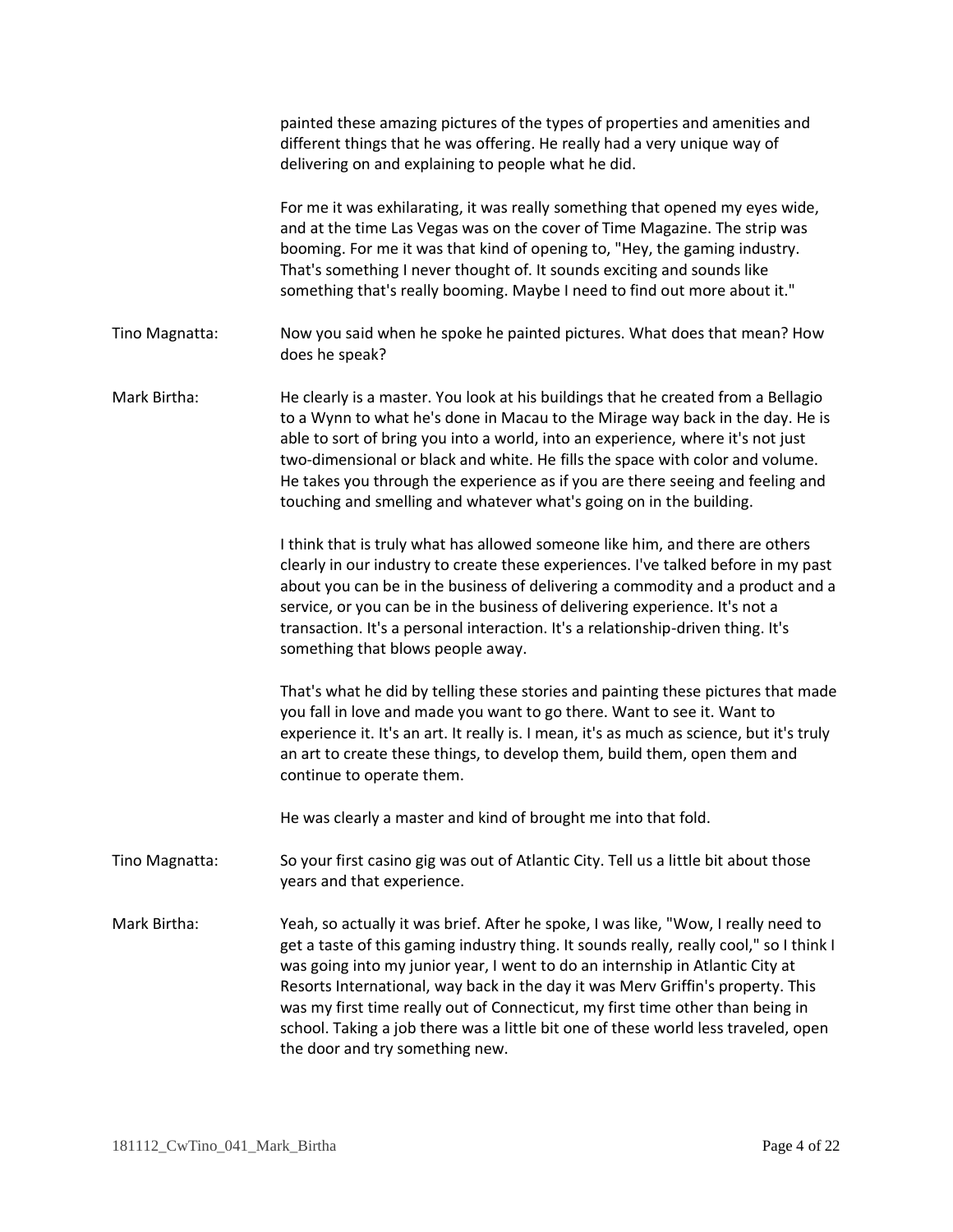Working in Atlantic City in the early 90s, it was booming, it was exciting. The boardwalk was invigorating. But working in the property, it just blew me away. Even restaurants and cafes in hotels are good size, but to walk into a casino where you have dozens of restaurants, and you've got thousands of people, and hundreds of hotel rooms. The size and the scale of what we do and what we were delivering was just absolutely mesmerizing.

I started off my career in food and beverage. That's kind of where I cut my teeth and what I was basically focused on at Cornell. To be in a building where you had a dozen restaurants, and one day you're working in a buffet doing 3,000 covers, tons of items on the line, and people coming and going, to the next week you're working in a fine dining restaurant and you're serving Bordeaux wines and expensive meals and high-end quality service and amenities and linens and everything, the whole package.

To go from A to Z across the spectrum and really see this wide spectrum of what could be provided in the space, particularly in the food and beverage space was just amazing to me. Then again, the hospitality, it was exciting. It wasn't a desk job, clearly, day-to-day, I really just started to fall in love with the energy, with the business. Taking that sort of experience, packaging it in with the Steve Wynns of the world and what was going on in Las Vegas with the boom in the 90s, I just kind of new when I graduated that I absolutely had to be in Las Vegas working there in this industry.

- Tino Magnatta: Tell us about Vegas. You had a great gig right out of the gate. Tell us all about that.
- Mark Birtha: I literally, I think I interviewed for two places. One was a backup. I don't even remember what company it was, like a hotel company, and the other was Mirage Resorts. This was the mid-90s and I'm graduating. I literally was harassing the people recruiting me, 'cause I so desperately wanted to work there. I got recruited, went out there to see it, interviewed, Siegfried and Roy, and the volcano. It was like Nirvana. It was just something surreal, out of my mind. Coming from a really small town, I'm like, "Where am I?" It was literally the adult Disneyland.

For me it was dreaming big, and I got recruited into the Management Association Program, the MAP program there and started my career going through that and working food and beverage. But more importantly at that property you could see going back to what I was talking about with the Wynn sort of vision, you could see the attention to detail, and his level of interaction with every single detail.

You could tell that it was going to be something truly remarkable. So I started my career at the Mirage right out of college, and it basically started to escalate from there.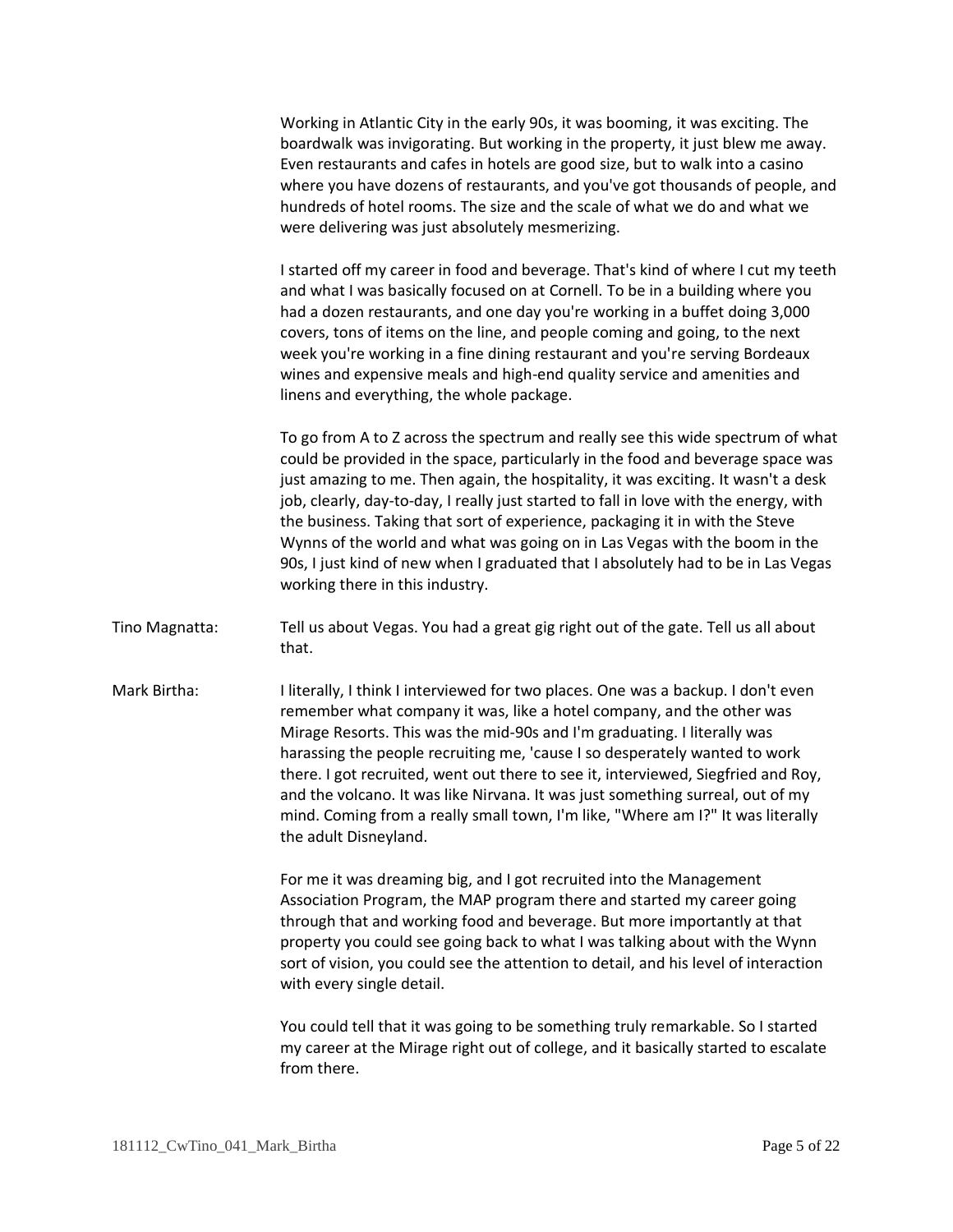- Tino Magnatta: Yeah, tell us about the Bellagio, 'cause you went from the Mirage to the Bellagio, right?
- Mark Birtha: Yeah, so I mean, again, it was the time Vegas was booming. There was so much development going on. I started off in food and beverage, I worked my way up to basically overseeing the whole beverage department at the Mirage at like 24. From there we were getting ready to start developing and building and opening the Bellagio.

The Bellagio interestingly enough just celebrated it's 20th anniversary back in '98. Shortly ... well after a few years of being at the Mirage, I made the decision. I was offered the opportunity to go to the Bellagio to be part of the opening team, and I went over there to oversee the beverage operations in that building. We're talking like 22 bar outlets, obviously 24-7, few hundred employees.

It was really a once in a lifetime experience for me, because we were doing something in that building that had really never been done before. Whether it was the design, it was the amenities, it was the services, it was all about raising the bar, but it was just such a unique opportunity at the time to be part of a team and a vision. Truly something that was unique that I believe changed, not only the city, but truly the industry, and began this whole spectrum of these entertainment destination resorts being more than just gaming, truly just gaming buildings. It was a lot of fun.

- Tino Magnatta: Yeah, the Bellagio redefines the high end of the casinos, no question. What a time to be involved. Just unbelievable. And then on top of all that, the next thing you find yourself in Macau in the swamp, working for the Venetian getting ready to develop their stuff inside the [inaudible 00:14:08]. Tell us about that. You go from one legend to another. Yeah, tell us a little about that.
- Mark Birtha: Yeah, Bellagio was clearly an amazing opportunity and something that I really think was a milestone in my career. I made this sort of, I guess, intuitive decision that I wanted to be ... I love food and beverage, it was my passion. It was clearly what I cut my teeth on and the learning school I had really enjoyed doing, but after four, five, six years began to realize that the people who were taking on these much bigger roles, running these properties, kind of had the opportunity or were making the move to get a much more diverse and broader spectrum of experience.

I left the Bellagio in 2000 and went over to join the Venetian, and Las Vegas Sands at the time. It was just basically coming ... it has just opened, was totally a different experience. High end, clearly, the Venice theme, really unique amenities, services, design, all that, but it was really focused more on differentiating the marketplace. That was focused on the non-gaming, the conventions and meeting space, layering in the mid-week with strong business, different then the casino, than having the casino be the strength on the weekend. It was a relatively new paradigm in the industry.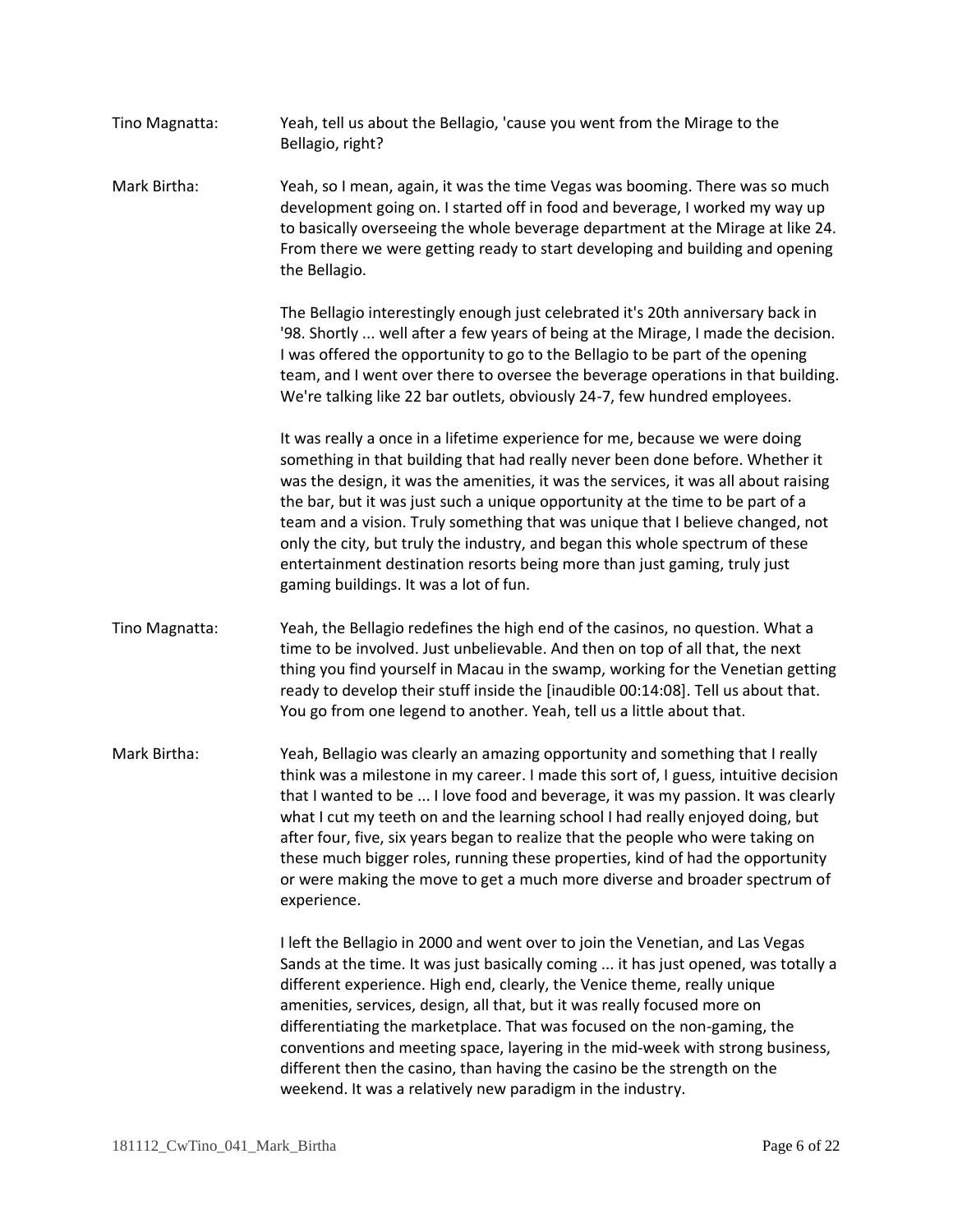|                | For me, I moved over into the conventions and catering side and at the time,<br>the Venetian probably clearly still is, was really looking to redefine the industry.<br>They were doing COMDEX, 200,000 people, events, corporate events, the<br>dinners and programs of 5,000, 6,000, 8,000, 10,000 people. When you're doing<br>these things they take over the entire property, and I was responsible for a lot<br>of these large group, large city-wide conventions at the property.<br>What was really cool is that when you have 5,000, 6,000 people in your building,                                                                                                                                                                                                                                                                                                                                                                                                                                                           |
|----------------|----------------------------------------------------------------------------------------------------------------------------------------------------------------------------------------------------------------------------------------------------------------------------------------------------------------------------------------------------------------------------------------------------------------------------------------------------------------------------------------------------------------------------------------------------------------------------------------------------------------------------------------------------------------------------------------------------------------------------------------------------------------------------------------------------------------------------------------------------------------------------------------------------------------------------------------------------------------------------------------------------------------------------------------|
|                | basically the entire building is there to cater to that group or that event.                                                                                                                                                                                                                                                                                                                                                                                                                                                                                                                                                                                                                                                                                                                                                                                                                                                                                                                                                           |
| Tino Magnatta: | Yeah, obviously.                                                                                                                                                                                                                                                                                                                                                                                                                                                                                                                                                                                                                                                                                                                                                                                                                                                                                                                                                                                                                       |
| Mark Birtha:   | And what it allowed me to do was basically start to interact with every single<br>area in the building, whether it was hotel, food and beverage, meeting space,<br>retail, everything in the building, gaming, they kind of were interacting with<br>everything, so it gave me a real great purview into every area in the building.                                                                                                                                                                                                                                                                                                                                                                                                                                                                                                                                                                                                                                                                                                   |
|                | What was happening, I was fortunate, I guess these meeting planners kept<br>writing letters to the senior leadership and the team, and one day I was<br>approached by some of the highest people in the organization, they kept saying,<br>"You're getting these letters and people praising you. You're putting all your<br>effort into it. Really appreciate it. What do you wanna do long term?"                                                                                                                                                                                                                                                                                                                                                                                                                                                                                                                                                                                                                                    |
|                | My eyes just lit right up of course. It was like another new door opening up. I<br>was actually the first person in the organization to go through the Executive<br>Development Program there. The irony was it didn't exist, so I was literally sort<br>of cast with creating the program, going through it, and learning at the same<br>time. Basically having that sort of education on the job while I was working my<br>60 hours at my other job every week.                                                                                                                                                                                                                                                                                                                                                                                                                                                                                                                                                                      |
| Tino Magnatta: | Wow.                                                                                                                                                                                                                                                                                                                                                                                                                                                                                                                                                                                                                                                                                                                                                                                                                                                                                                                                                                                                                                   |
| Mark Birtha:   | I think they were just testing me to see if I would actually do it. Lo and behold I<br>did it and it opened up another door for me to get into corporate development.<br>At the time, Macau, this was the early 2000s, we had just won a license there<br>and I got into corporate development working for the COO of the company, and<br>we were literally flying, you referenced the swamp, I remember the day in early<br>2002, standing in the swamp in Cotai, in between the areas of Macau when it<br>was just water there and they were dredging it, and Sheldon Adelson being<br>there, and saying, "I'm gonna build a Las Vegas strip right here in Macau on this<br>future land," and once again a true visionary doing something that had never<br>been done before. Making your hair stand on end. Just excitement and energy,<br>and lo and behold, we open the Sands Macau and begin to develop the Cotai<br>strip and think everybody in the industry, probably on this call kind of knows<br>what happened after that. |

It was just an exciting time to be part of it.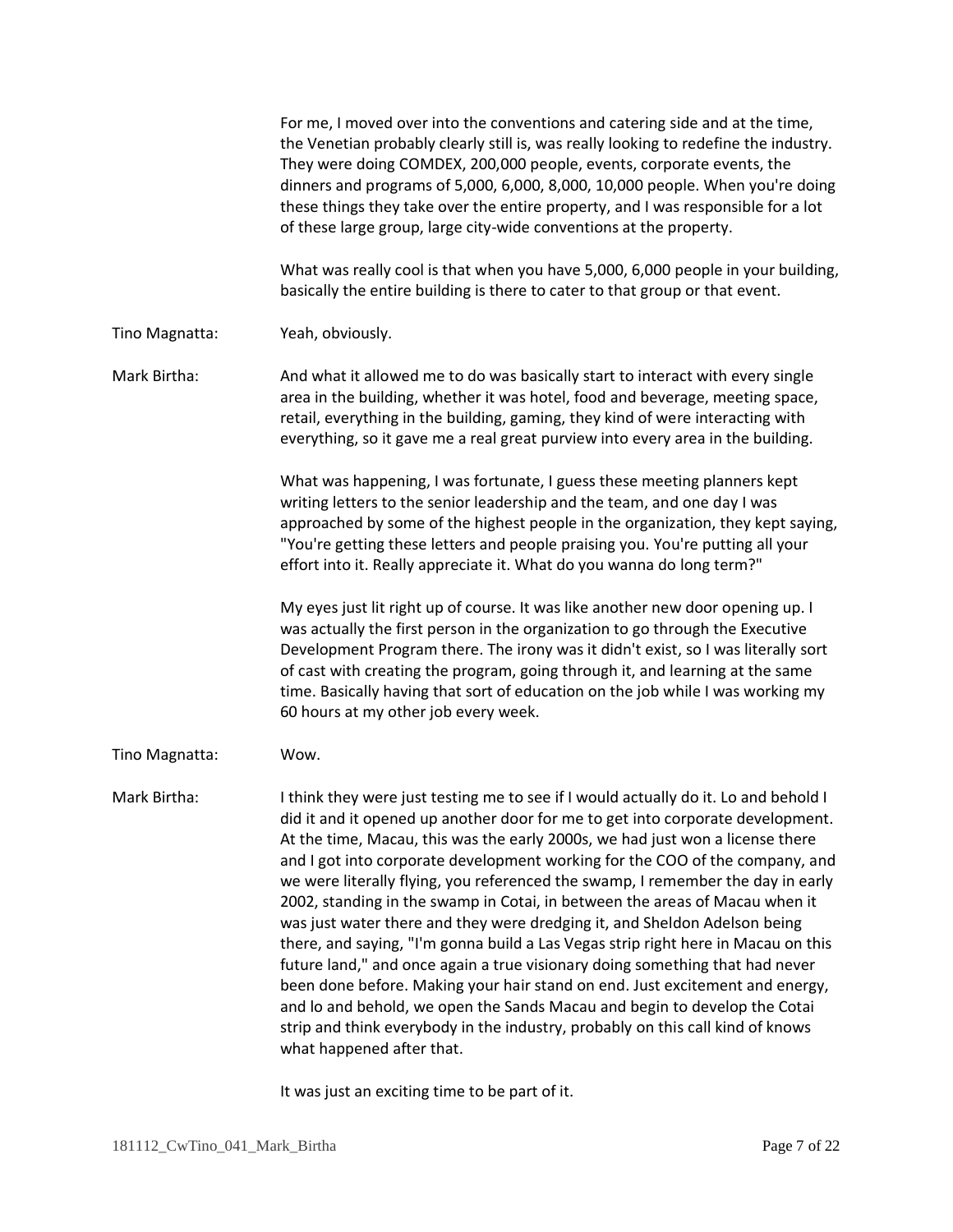| Tino Magnatta: | Yeah, no doubt. I mean some of those things that you were involved in were<br>once in a lifetime experiences. Just to be involved with Adelson and Steve Wynn<br>is a great thing.                                                                                                                                                                                                                                                                                                                                                                                                                                                  |
|----------------|-------------------------------------------------------------------------------------------------------------------------------------------------------------------------------------------------------------------------------------------------------------------------------------------------------------------------------------------------------------------------------------------------------------------------------------------------------------------------------------------------------------------------------------------------------------------------------------------------------------------------------------|
|                | After the Venetian, there was a couple of bumps, but you got to work with<br>Marriott himself, right?                                                                                                                                                                                                                                                                                                                                                                                                                                                                                                                               |
| Mark Birtha:   | So yeah, bumps is an easy way to describe it for those of us that remember the<br>late 2000s. So I had left the Venetian. Kind of had my big opportunity to go and<br>develop a brand new hotel casino. I had actually joined the W Las Vegas as VP of<br>Development and Operations.                                                                                                                                                                                                                                                                                                                                               |
|                | As many of you probably know, the corner of Harmon and Koval in Law Vegas is<br>still empty. That property's never went anywhere, unfortunately. Then I joined<br>Marriott in 2007. We were gonna build the biggest Marriott Hotel in the world,<br>right where Piero's is, across from the convention center in Las Vegas.                                                                                                                                                                                                                                                                                                         |
|                | I was person on the ground, basically, overseeing the project, heading up all that<br>\$3 billion development locally, working directly with Bill Marriott, who again,<br>another visionary in our industry. It was an exciting time to be building a<br>massive convention center, big casino, 2500 hotel rooms. This was the heyday.                                                                                                                                                                                                                                                                                              |
|                | Now fast forward a year later, and that wasn't the heyday. It was the beginning<br>of lean and [inaudible 00:20:31] and the whole meltdown, and you know, we<br>were scared to death. I literally got a phone call from Bill Marriott, I should have<br>saved the voicemail, but basically telling me one morning that they were making<br>the decision to put the project on hold. We were 90 days away from tearing<br>down the hotels on the site, and he wanted to see where this sort of economic<br>malaise was going. We put the project on hold and that was the end of it. It<br>never really kind of surfaced from there. |
|                | Those were the rough years, and again, it created other opportunties to move<br>on from there, which was exciting.                                                                                                                                                                                                                                                                                                                                                                                                                                                                                                                  |
| Tino Magnatta: | Wynn, Marriott, and Adelson. What made them so great? Why did they have<br>that vision? What was it about them that was different?                                                                                                                                                                                                                                                                                                                                                                                                                                                                                                  |
| Mark Birtha:   | Oh, my gosh, where do you even begin? They have a larger than life personality,<br>but more importantly they like to do the things that have never been done<br>before. They like to raise the bar, but they have a pride. They have a focus on<br>the craftsmanship, the essence of hospitality, the ability to build these buildings<br>and create these experiences and do what no one's ever done before. Clearly it<br>takes a lot of guts to do that kind of stuff. It's not for the faint of heart. They put<br>everything into it.                                                                                          |
|                | I said earlier I've been fortunate in my career. I love what I do, and so it's not<br>really a job, it's clearly hard work, but if you have a passion for this and you                                                                                                                                                                                                                                                                                                                                                                                                                                                              |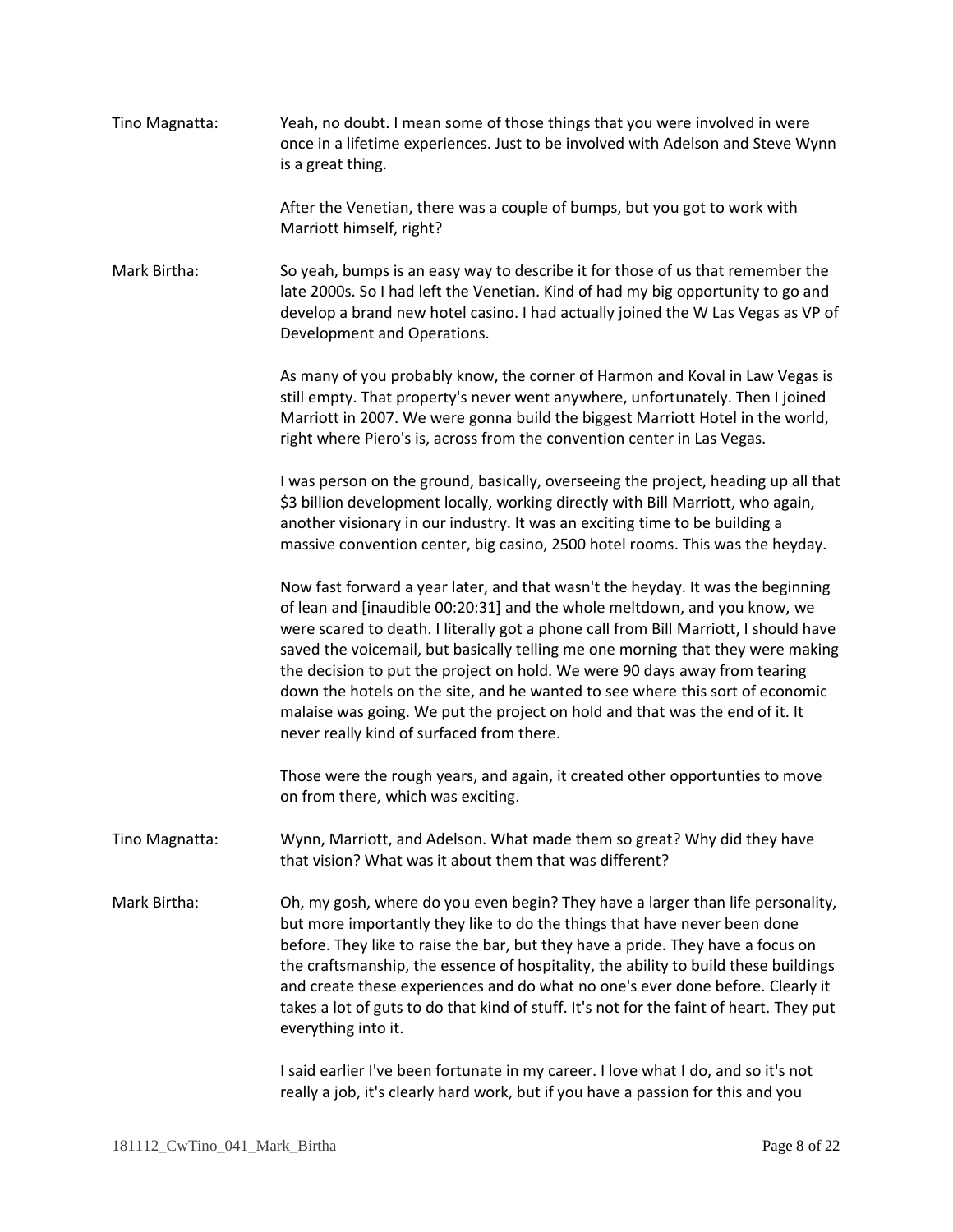really enjoy it, like they do, nothing is limited. Everything is possible. I think they just extrapolate that out to the highest magnitude possible. They drive themselves. They push themselves, but they create things that change the world.

Tino Magnatta: Talk a little bit about the Hard Rock. You've done so much there. You've won awards. You've been the number one gaming revenue in the state the last three years. You just got sold to MGM. What have you done there that's been exceptional and made you rise so quickly?

Mark Birtha: It's a great property. Our owner really designed and developed a building that was unique in the marketplace, brought in the Hard Rock brand which is so iconic. There's such a vibe and an energy in this brand, and the type of products and services, and the experiences that we deliver.

> The property itself, we really focus on the people. As I've said many times, many people out there are building these buildings and filling them with great food and chandeliers and carpeting and all kinds of unique product [inaudible 00:23:15], but at the end of the day, it all comes down to the people.

> We hire people. They believe in what we're doing. We deliver those authentic experiences that rock. We have a culture of Love All, Serve All, and really taking care of people in the building, taking care of the guests, giving back to the community, really engaging the people that are in Northeast Ohio.

I think all of that combined with a really high quality product and service and experience allows us to be again, experiential and relationship driven, and not just a casino where you bang around on the slots, where it's a commodity or transaction. People wanna be there. They wanna enjoy the experience. I think it's favored us very well there. We've won all kinds of awards from Best Regional Gaming and Dining and Entertainment, Top 10 Pollster for entertainment venue.

But more importantly, one of the things I'm most proud of is three years in a row, Top Workplace for our employees. They're happy to be there. They enjoy their jobs. They stay. They grow in their careers. We take care of them. They take care of our guests. It's really a magical, simple formula that you take a building that costs a couple hundred million dollars and was recently to your point, was purchased by MGM International, or MGP and MGM is going to be operating it for a billion dollars, without table games, without a hotel.

It clearly has been a great opportunity to be there working with wonderful people in a really great culture and environment. Northeast Ohio's a really special place. Really great people up there. It's been a lot of fun to be there.

Tino Magnatta: A lot of people who are listening, they're wondering how can they achieve the success that you've experienced. What does it take, Mark? What do you gotta do?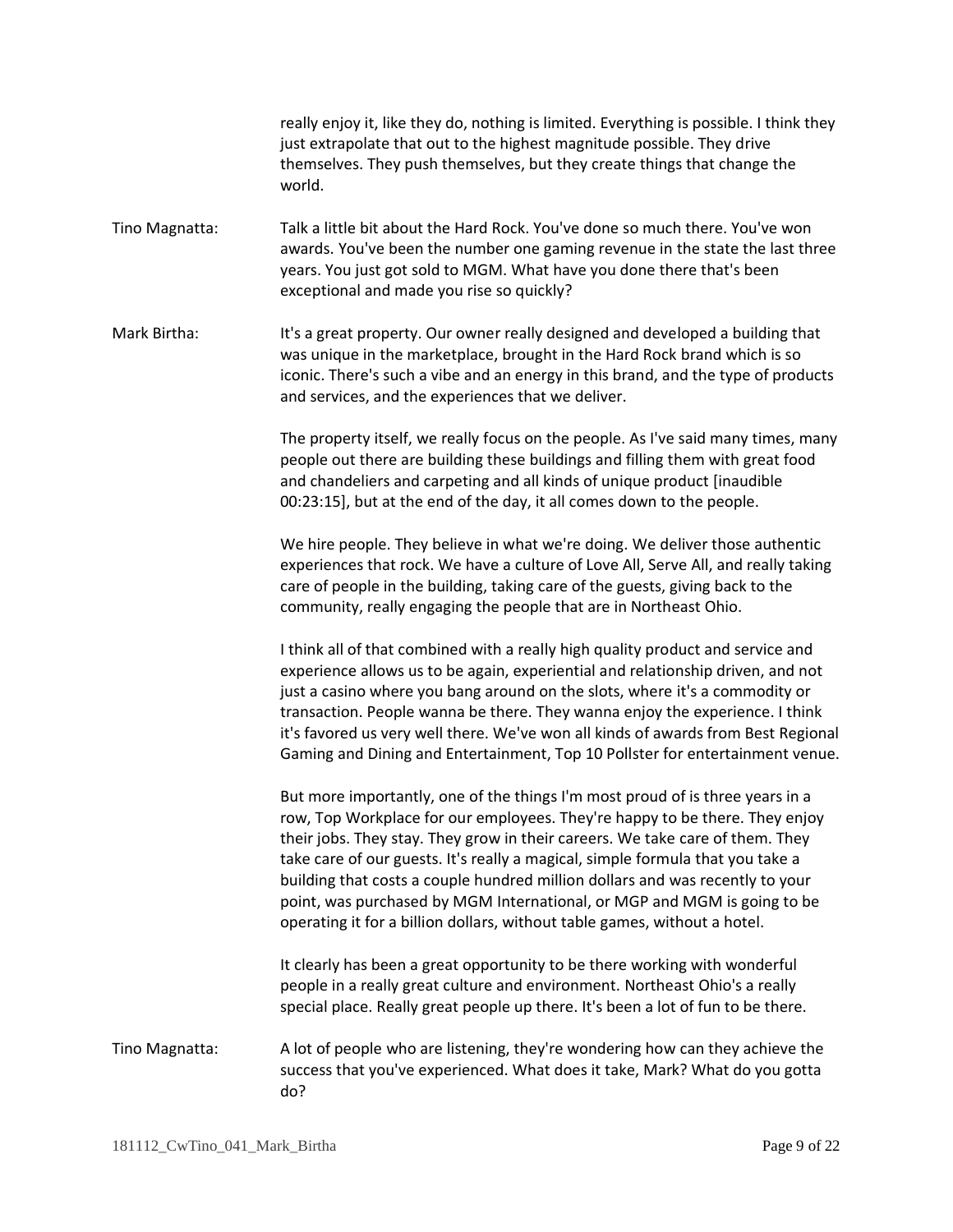| Mark Birtha:   | I thought you were gonna tell me. I don't know. I'm still trying to figure it out<br>myself. I think I've been fortunate. I really have been blessed. I have a family<br>that supports me. I've had a lot of mentors in my career that I've engaged and<br>they've really given back to me.                                                                                                                                                                                                                                                                                                                                                                                                                             |
|----------------|-------------------------------------------------------------------------------------------------------------------------------------------------------------------------------------------------------------------------------------------------------------------------------------------------------------------------------------------------------------------------------------------------------------------------------------------------------------------------------------------------------------------------------------------------------------------------------------------------------------------------------------------------------------------------------------------------------------------------|
|                | That's why for me it's so important to mentor the next generation of executives<br>and leaders, to write articles, and educate people, and get more people<br>engaged in our industry. I go back to Cornell and I speak there and I try to get<br>the students involved and really show them how great of an industry it is.                                                                                                                                                                                                                                                                                                                                                                                            |
|                | For me it's been  if the expectation is to get to 10, try to deliver a 12. Always<br>deliver more. Become indispensable. If you're sitting at the table and you're<br>invited there, don't just sit there and listen and be content that you're at the<br>table. Participate. Raise your hand. Even if it's a crazy idea or something that<br>might perceive as stupid, you've got to be part of the conversation. You've got<br>to be somebody that when the job is tough, or when there's something that<br>nobody wants to do, people look to you and you're that person that they have<br>to have there to get the place running correctly, or to get things done correctly.<br>Becoming indispensable is critical. |
|                | And then caring about your people. I love to be on the floor. I love to be with<br>the guests. I have no problem rolling up my sleeves and whether it's picking up<br>the trash, or parking the cars, or whatever it might be-                                                                                                                                                                                                                                                                                                                                                                                                                                                                                          |
| Tino Magnatta: | Sorry, you were saying being on the front lines  actually you have a story<br>about that, right? About bartending? Didn't you go on Saturday night  tell us<br>about that.                                                                                                                                                                                                                                                                                                                                                                                                                                                                                                                                              |
| Mark Birtha:   | I mean I go back to my Mirage days and being a kid out of college, people<br>looking at you like  I was running the bars and the beverage program and I'm<br>literally 22 years old, 23 years old, and there are people working under me, I<br>was the leader of the department. They've had more years of experience than<br>I've had years of life. They're looking at me like, "How's this kid gonna tell me<br>how to do my job?" Very quickly I realized that that's a very big challenge.                                                                                                                                                                                                                         |
|                | So for me, what I learned to do, and again, I liked doing it. I like the hard work. I<br>don't mind it. On a Saturday night, the bar would be packed. Our guys and girls<br>would be running around and taking care of the guests. I'd roll up my sleeves, in<br>my suit, I would take the jacket off. I would get on the line. I'd be washing<br>glasses for hours on end. And these people are looking at me like, "Why are you<br>doing that? You're our director, our manager," whatever. "Why are you doing<br>this?"                                                                                                                                                                                              |
|                | I had no problem doing it. You roll up your sleeves. You do the job, but you're<br>not any better, you're not any worse, you're part of the team. I think that<br>garnered me a lot of respect. I continue to try and do that throughout my<br>career. It doesn't matter what my pile is or where I work. It's about taking care                                                                                                                                                                                                                                                                                                                                                                                        |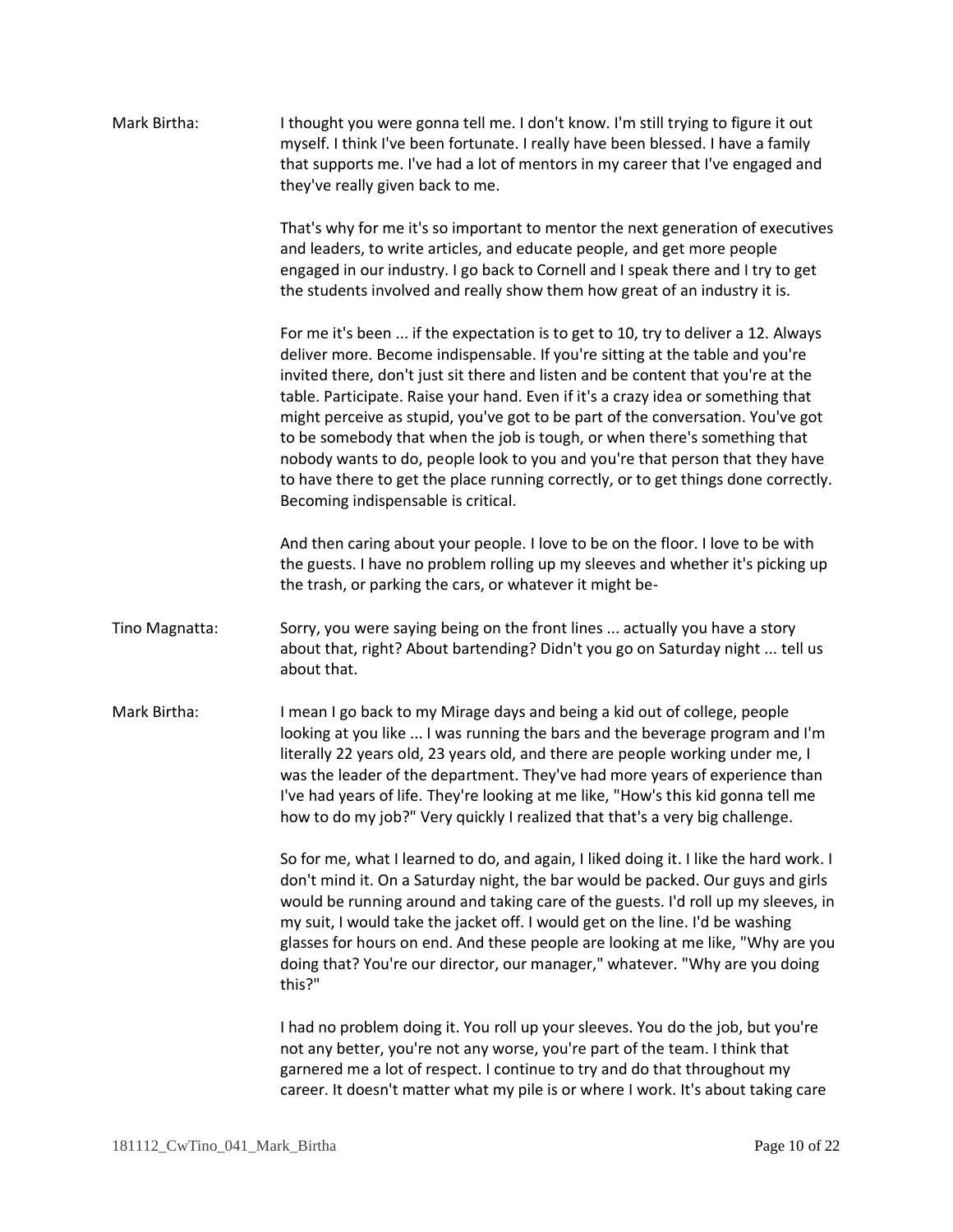|                | of your people. When they need your help, you've gotta be in there. I've bused<br>tables in the buffet in the Rocksino on a busy night and everybody's looking at<br>me like I'm crazy, and you know what? They need the help. I have no problem.                                                                                                                                                                                                                                                                                                                                                                                                                         |
|----------------|---------------------------------------------------------------------------------------------------------------------------------------------------------------------------------------------------------------------------------------------------------------------------------------------------------------------------------------------------------------------------------------------------------------------------------------------------------------------------------------------------------------------------------------------------------------------------------------------------------------------------------------------------------------------------|
|                | I think that goes a long way with kind of bridging those gaps and really engaging<br>your employees, and even the guests would come up and complement me. I<br>think coming from that small town, blue collar, mid-class world, nothing should<br>ever be too good for you, and something that I've learned as a life lesson that,<br>from my parents I think again, like you asked, that I think it has just served me<br>well in my career.                                                                                                                                                                                                                             |
| Tino Magnatta: | Now, you know there's a lot of development going on everywhere. At last count<br>I think it was 22 billion in Vegas alone. And everywhere, Southern California,<br>Northern California, everywhere. Everywhere people are building, new casinos<br>are popping up. What's gonna happen in five years when all this is built?                                                                                                                                                                                                                                                                                                                                              |
| Mark Birtha:   | Yeah, I mean that's the multi-billion dollar question. We are in such a unique<br>time period right now with economic growth and low unemployment rates and<br>development everywhere. Clearly, the United States is slowing down a little bit.<br>There are still new developments and things going on. Oversees there's<br>tremendous opportunity for continued growth, whether it's Europe or Asia or<br>Latin America, South America.                                                                                                                                                                                                                                 |
|                | There's so much going on and our industry's still relatively new in a lot of those<br>parts of the world. There's so much really exciting opportunity out there to<br>expand. One of the most interesting things back here domestically is clearly the<br>REIT, the Real Estate Investment Trust, whether it's [crosstalk 00:29:48] or<br>Penn's Company, not Penn, but Penn's spinoff company, the MGP, which was<br>the real estate owner from MGM. VICI, it's a whole new spectrum.                                                                                                                                                                                    |
|                | The hotel industry probably did it about 30 or more years ago, where they spun<br>off the real estate. Marriott became a management company, and a licensing<br>company, and our industry's now moving in that direction and it's a really<br>exciting time. But, you know, capital is cheap still. There's still room for growth.<br>There's rooms for mergers and acquisitions.                                                                                                                                                                                                                                                                                         |
|                | Every day in the newspaper or online, wherever, you're seeing these deals being<br>announced, this growth being announced. It's an interesting time. We've had<br>six, seven, eight years of continued market improvement from the recession.<br>There's gonna be headwinds in the future, but again I think if you build a high<br>quality product and service and bring on great people and treat them well and<br>teach them to take care of their guests, you'll withstand the growth and the<br>storms and the headwinds, and you'll always be a destination people will want<br>to frequent as a place they'll wanna go when they're not at home or not at<br>work. |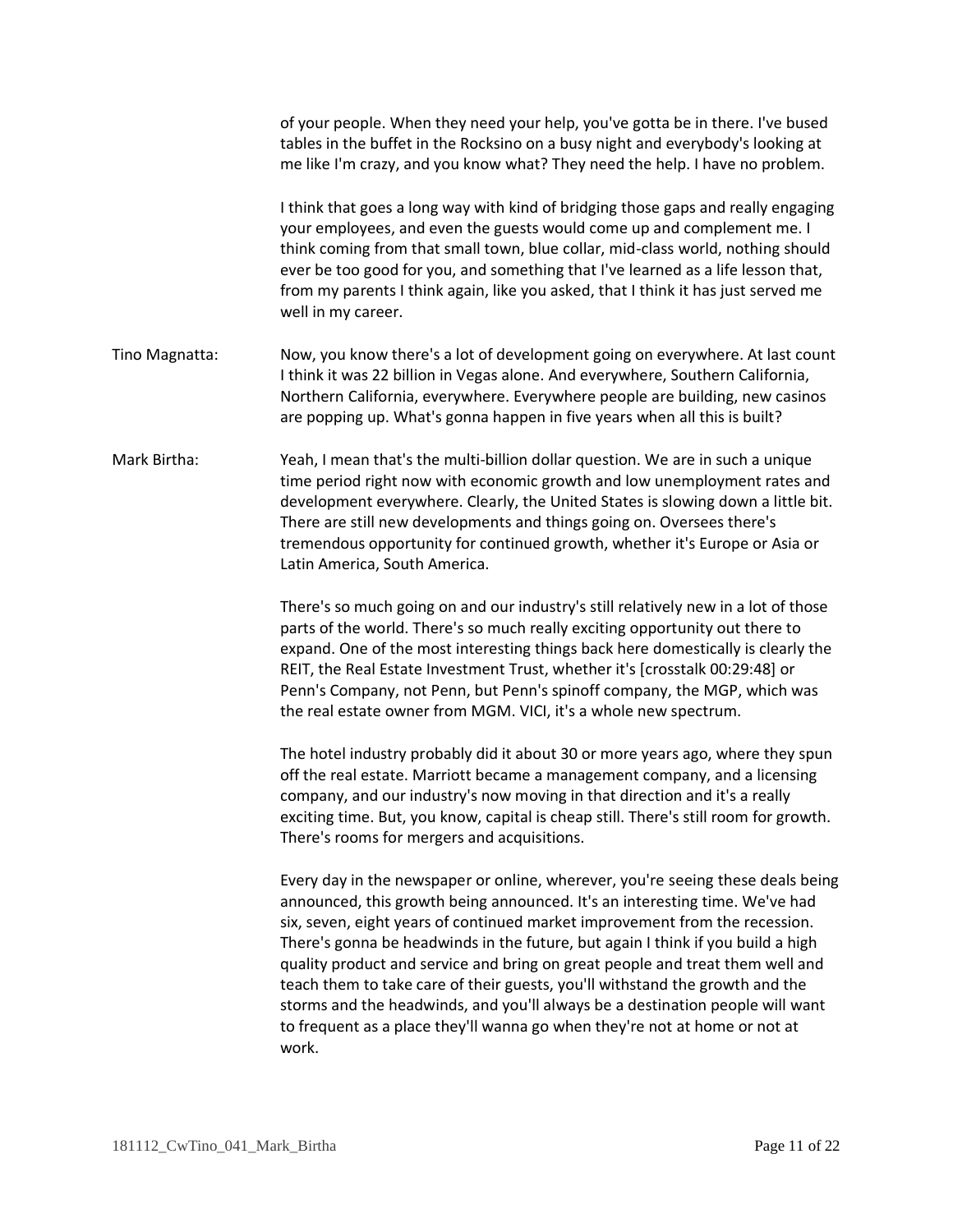|                | It's gonna be a very interesting next five to 10 years to watch the growth, to<br>watch these acquisitions and mergers, to kind of figure out how do we raise the<br>bar? How do we attract millennials? How do we refresh and evolve the<br>experience that we deliver to our guests? Because the industry is not just gonna<br>it's not you build it and they come anymore. It really just isn't that way. Via<br>competition and just freshness of what we do out there, we have to constantly<br>and continue to evolve and push ourselves to do better. It's not gonna change<br>just by standing still. |
|----------------|---------------------------------------------------------------------------------------------------------------------------------------------------------------------------------------------------------------------------------------------------------------------------------------------------------------------------------------------------------------------------------------------------------------------------------------------------------------------------------------------------------------------------------------------------------------------------------------------------------------|
| Tino Magnatta: | Yup, and work hard as you can.                                                                                                                                                                                                                                                                                                                                                                                                                                                                                                                                                                                |
| Mark Birtha:   | Mm-hmm (affirmative).                                                                                                                                                                                                                                                                                                                                                                                                                                                                                                                                                                                         |
| Tino Magnatta: | For sure.                                                                                                                                                                                                                                                                                                                                                                                                                                                                                                                                                                                                     |
| Mark Birtha:   | Every day.                                                                                                                                                                                                                                                                                                                                                                                                                                                                                                                                                                                                    |
| Tino Magnatta: | Okay, this has been great. Let's take some calls.                                                                                                                                                                                                                                                                                                                                                                                                                                                                                                                                                             |
|                | Hello, this is Tino Magnatta, GT Radio, do you have a question for Mark?                                                                                                                                                                                                                                                                                                                                                                                                                                                                                                                                      |
| Speaker 3:     | Hey guys, great conversation. Pretty worthwhile. Mark, question for you. You,<br>obviously you have the Hard Rock brand. I'm not sure what the agreement is out<br>there with Hard Rock Incorporated, but could you talk a little bit about some of<br>the synergies you've seen with some of the other Hard Rock Hotels and Casinos<br>out there?                                                                                                                                                                                                                                                            |
| Mark Birtha:   | Yeah, that's a great question. I appreciate it. Hard Rock is an international<br>company. We're about 40, 47 years old plus. We're in as many countries around<br>the world as Starbucks is. Over 200 locations between our cafes, hotels, and<br>casinos.                                                                                                                                                                                                                                                                                                                                                    |
|                | We've just opened a newer one in Atlantic City and we're building one in<br>Northern California, and looking at Japan and Spain, Barcelona. There's so much<br>opportunity in the hotel and casino side, so that integration is absolutely critical,<br>and part of what our leader, Jim Allen, who's another visionary, truly a dynamic<br>individual who is so smart and so talent, and really just redefining our<br>organization and our industry.                                                                                                                                                        |
|                | We're looking to bring the company to the next level of evolution. We recently<br>purchased the rights to the brand and the name, West of the Mississippi, and so<br>we're in the process of evolving as an organization, bringing these three<br>different platforms together, integrating Players Clubs and rewards programs,<br>and IT synergies, and guest services programs, and everything under the sun,<br>synergizing the brand and all of the different things we do, so that the<br>experience, the value, proposition, everything that we offer as part of the Hard                               |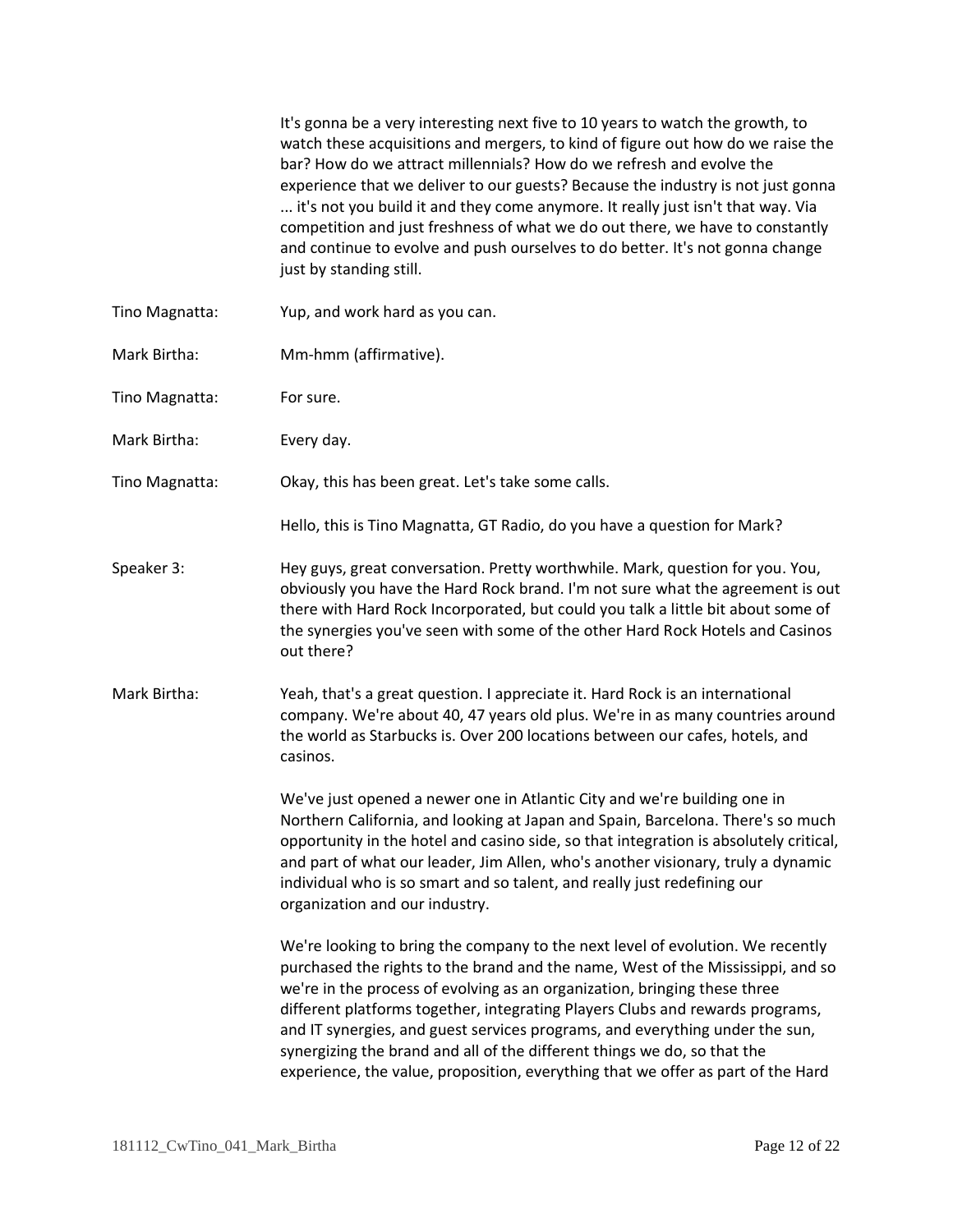|              | Rock experience is similar and sort of integrated and synergized at all of our<br>different properties.                                                                                                                                                                                                                                                                                                                                                                                                                                                  |
|--------------|----------------------------------------------------------------------------------------------------------------------------------------------------------------------------------------------------------------------------------------------------------------------------------------------------------------------------------------------------------------------------------------------------------------------------------------------------------------------------------------------------------------------------------------------------------|
|              | That's a big undertaking. It's an evolution and something that we're absolutely<br>focused on. It's an exciting time within the country. We have great projects and<br>great people. We have new development. We've got over \$2 billion worth of<br>expansion development going on in Florida right now, in Tampa and Hollywood.<br>New projects coming out of the ground in Sacramento.                                                                                                                                                                |
|              | So it's a really, really unique time to be part of the company with so much<br>upside, so it's a great company. Thank you for the call. [crosstalk 00:34:22].                                                                                                                                                                                                                                                                                                                                                                                            |
| Speaker 3:   | Certainly a fantastic brand. When you talk about the synergies, does that<br>include  how far are you, months off, years off from being able to share the<br>databases between Hard Rock and target each other's customers?                                                                                                                                                                                                                                                                                                                              |
| Mark Birtha: | Yeah, that's the evolution that we're clearly going in. With a history of having<br>properties that are in some frame or fashioned that are licensed or managed or<br>owned. We're in the process now of looking to integrate all of those<br>components now, because you've got different people that are involved in the<br>company doing different things, and so that is absolutely one of our focuses is<br>to bring that data, bring that Players Rewards Programs, all the different<br>amenities, the interconnectivity of the company together. |
|              | So it's on our immediate horizon. It's clearly a focus that we're evaluating and<br>something that will only make the brand and the experience stronger in years to<br>come.                                                                                                                                                                                                                                                                                                                                                                             |
| Speaker 3:   | Sure. Fantastic. One more question for you before I get off here. Could you just<br>talk to us a little about sports book environment in the Midwest. You know,<br>what do you guys plan on doing, and what do you see as a horizon and do you<br>think obviously with your Vegas roots, do you think that will have any  as<br>sports markets expand, do you think that will have any effect on the Vegas<br>market?                                                                                                                                    |
| Mark Birtha: | Yeah, I mean that's a fantastic question. Clearly that's the topic of the day with<br>the recent activity, legally. It's something that every market's gonna evaluate<br>differently. I really don't think federally they're gonna come out with a program<br>for the entire country, but it'll be a state by state decision. Every state right now<br>is evaluating.                                                                                                                                                                                    |
|              | Now, the elections are over, clearly we kind of know who's in these political<br>positions, so every state's gonna evaluate whether they want it, which most do<br>of course, because it's a new tax revenue source, and then how to facilitate it. Is<br>it through the existing gaming properties? Is it not? Is it mobile online? Is it<br>bricks and mortar? How many can you have?                                                                                                                                                                  |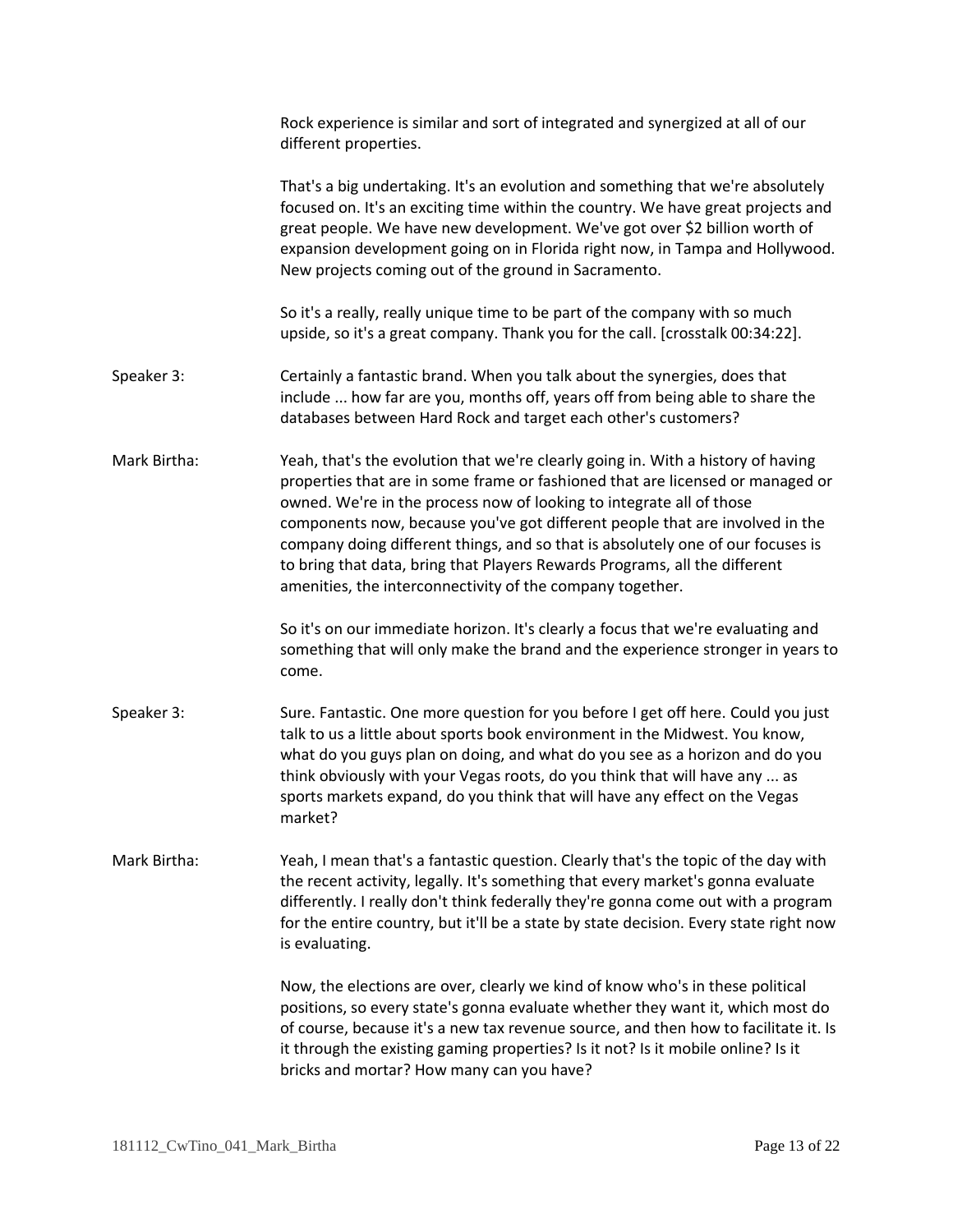| All that's gonna happen  in the Midwest, a little bit more conservative. The          |
|---------------------------------------------------------------------------------------|
| markets are a little bit different, literally state by state. We've seen it already   |
| roll out in a few states. To this point it's had a good start, and there will be more |
| critical mass to come.                                                                |

I think the Vegas experience will not necessarily be impacted in a material way. I think the March Madness in Vegas, and clearly you can have that in the future in other market, but there's such a unique experience going there for these big, big events, and the betting, whether it's the Kentucky Derby or Superbowl or March Madness, whatever. That's truly unique experience, so I don't think it will hurt the Vegas market directly.

It will be a great new opportunity again to engage a different customer, to bring the experience more locally around the country as the markets evolve. Of course, the add a new revenue stream, a new amenity for properties, a new tax basis for these regions. And continue to evolve what we basically already offer, just in a limited fashion. I think there'll be a lot more to watch coming into 2019, and I think it will be an exciting time to be able to offer that amenity across the country.

- Speaker 3: That's great. Hey guys, I certainly appreciate it. Thanks for the time, Mark.
- Mark Birtha: Thank you.
- Speaker 3: Thanks so much.
- Tino Magnatta: All right. Bye bye. Okay new caller, new question. Hello this is Tino Magnatta, GT Radio, do you have a question for Mark?
- Vance: Hi. Can you guys hear me?
- Tino Magnatta: Yes, hello.
- Vance: Mark, I enjoy listening to you talk. I think the affordable experience that you had with ...
- Mark Birtha: Did we lose him?

Tino Magnatta: Did we lose him? Are you there? Hello? I think we lost him.

- Mark Birtha: Uh oh.
- Tino Magnatta: Hello. You can still hear me. Right, Mark?
- Mark Birtha: I can hear you.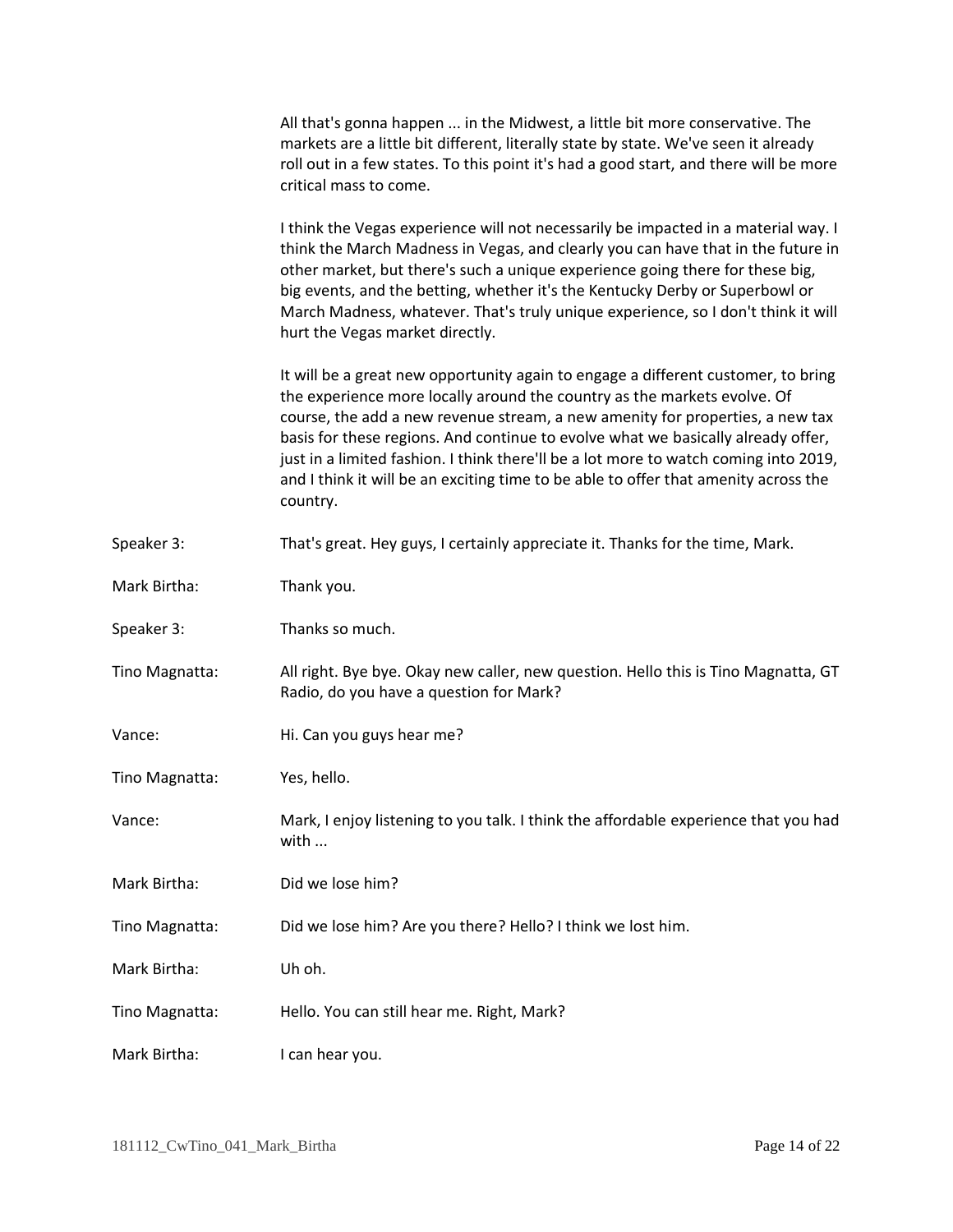Tino Magnatta: Yeah, okay. Let's go to another caller and then if he pops back on, we can put him back in. Hang on one sec.

Mark Birtha: Perfect.

Tino Magnatta: Hello. This is Tino Magnatta with GT Radio. Do you have a question for Mark?

- Heather: Hi Tino. Hi Mark. This is Heather Lee with Atria, and my question was, so Mark you had mentioned Steve Wynn, Sheldon Adelson, that you've worked for and also how you value mentorship. Were those your mentors or was there one specific mentor that you could mention specifically and what you learned from them?
- Mark Birtha: Oh, I've been fortunate, had a number of them. By the way we love your product, so great kiosk there.
- Heather: Thank you.
- Mark Birtha: You know, I've been fortunate. One of my earliest mentors was a gentleman named Brad Stone who took me under his wing. Sometimes he tortured me with knowledge, but more importantly he pushed me, and I learned tremendously. He opened up doors for me. The whole Venetian enterprise between him and Bill Widener and Rob Goldstein were fantastic to me.

Even today, John Lucas, who's our Chief Operating Officer in our organization and a mentor to me. I've learned so much from him in so many different ways. You know, I think you have to look for one. You have to have the mentality that it's important to learn.

I was telling Tino earlier that when we stop learning, not only do we stop evolving, but a lot of the fun of what we do disappears, and so you have to find the right people to align yourself with. And yes, it's a way to hopefully open up future doors and grow in what you do and everything, but more importantly it's just an opportunity to learn and see new things.

That being said, once you have had that experience, you know if that's important to you, it is absolutely critical to then give back. I've had a number of people that I've worked with that have the motivation, the ambition, the knowledge, the passion, and do the job. It's important to do the job, not just show up at the door and knock on it, but do the job, prove yourself, earn the respect and the opportunity, and then give it back.

You have to pay it forward. You've got to give back. It's important to make that a part of your own personal culture and vision. That's something that I've found that has helped me be successful, whether I've been growing in my career, or helping future people grow in their career. It's been a really good time.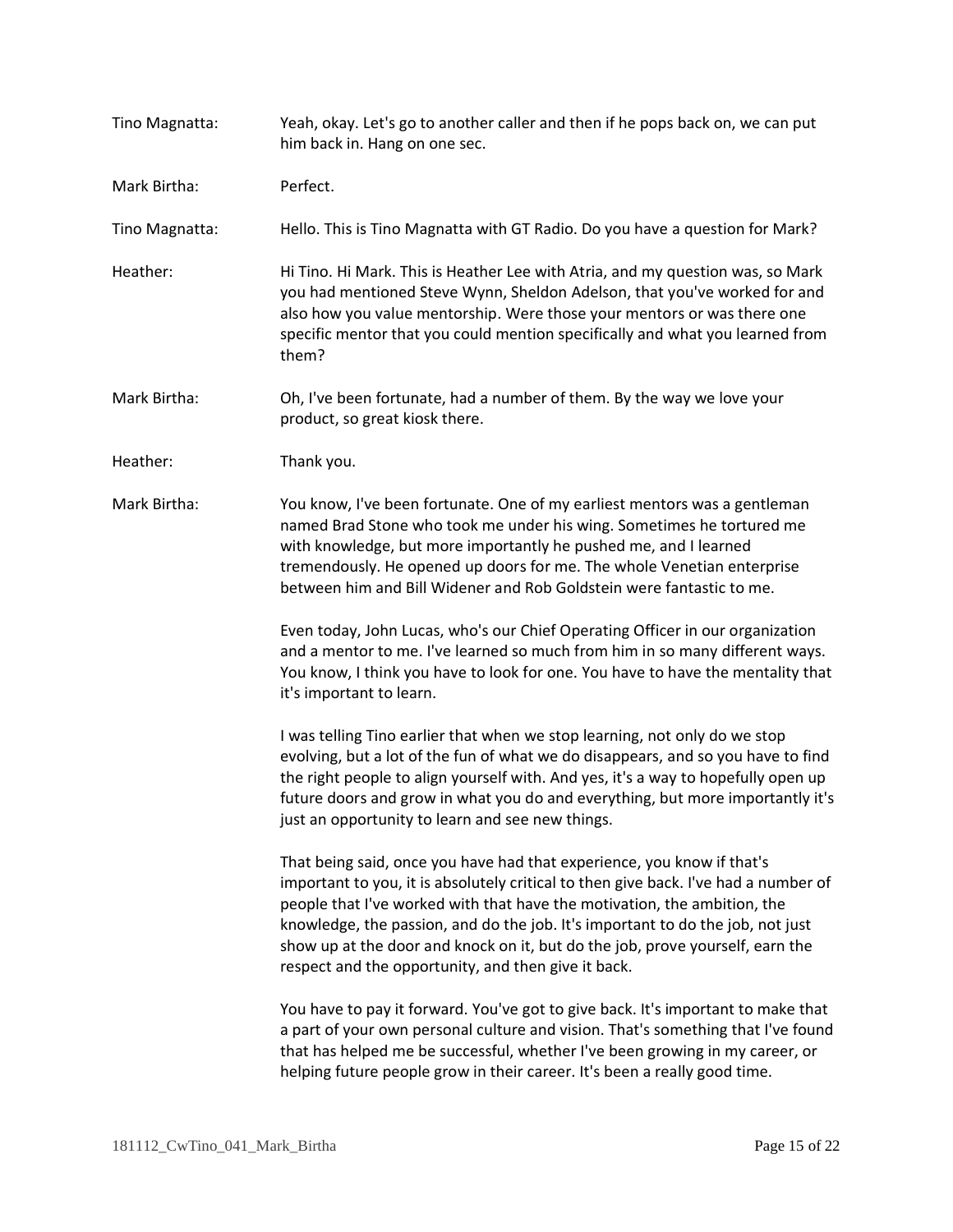| Heather:       | That's great. Thank you for sharing that.                                                                                                                                                                                                                                                                                                                                                                                                                                                                                        |
|----------------|----------------------------------------------------------------------------------------------------------------------------------------------------------------------------------------------------------------------------------------------------------------------------------------------------------------------------------------------------------------------------------------------------------------------------------------------------------------------------------------------------------------------------------|
| Tino Magnatta: | Thanks so much, Heather. You have a good night.                                                                                                                                                                                                                                                                                                                                                                                                                                                                                  |
| Heather:       | You as well.                                                                                                                                                                                                                                                                                                                                                                                                                                                                                                                     |
| Tino Magnatta: | All right, let's see if we can get the last guy who fell off. See if we can get him<br>back. Hello this is GT Radio. Do you have a question for Mark? Hello? Can you<br>hear us?                                                                                                                                                                                                                                                                                                                                                 |
| Michael:       | Hi Tino and Mark, Michael Blasé here, how are you?                                                                                                                                                                                                                                                                                                                                                                                                                                                                               |
| Mark Birtha:   | Hey good. How are you?                                                                                                                                                                                                                                                                                                                                                                                                                                                                                                           |
| Tino Magnatta: | Hey good. How are you?                                                                                                                                                                                                                                                                                                                                                                                                                                                                                                           |
| Michael:       | Good, good. Glad to hear it. Great stories, Mark. Hey quick question I got for<br>you is what  if you could pick one, either in your current role or across your<br>career, what moment or project you're most proud of  something that sticks<br>out.                                                                                                                                                                                                                                                                           |
| Mark Birtha:   | Oh, my God. That's a hard one. I mean, again, I've been pretty lucky that I've<br>been part of experiences that, whether it was opening the Bellagio, which truly<br>will always resonate with me, being on the ground in Macau when we broke on<br>the Sands Macau and changing the whole industry there in that part of the<br>world was extraordinary.                                                                                                                                                                        |
|                | Working in tribal gaming  I worked for a few years in Tucson as you might<br>know. We were able to build a great hotel expansion, all non-gaming amenities,<br>and the culture and the nuances, unique perspective of having a property that<br>we had hired a lot of the tribal members to work in there, and they had a pride<br>and a glow and a beaming energy that hat hotel and that expansion was their<br>own, and they were welcoming guests. That will stick with me forever. It was<br>truly a tremendous experience. |
|                | Working with Hard Rock now, clearly winning awards is not what we're in the<br>business for, but having our team tell us that they appreciate working there, and<br>the things that we do, whether it's for Veterans Day or team member growth, or<br>raising the bar of the experience, it's just been another great experience, and<br>then culminating in that billion dollar transaction for a regional gaming sold<br>property.                                                                                             |
|                | I've been fortunate like I said. I've had a number of great experiences, great<br>people that I've worked with. They've helped me to have the achievements and<br>the success that I've had. It's a team effort. It's not me. It's not I. It's a whole<br>bunch of people. But when you put your energy and passion, no matter where<br>you are or what you're doing, you can find those truly iconic experiences and life                                                                                                       |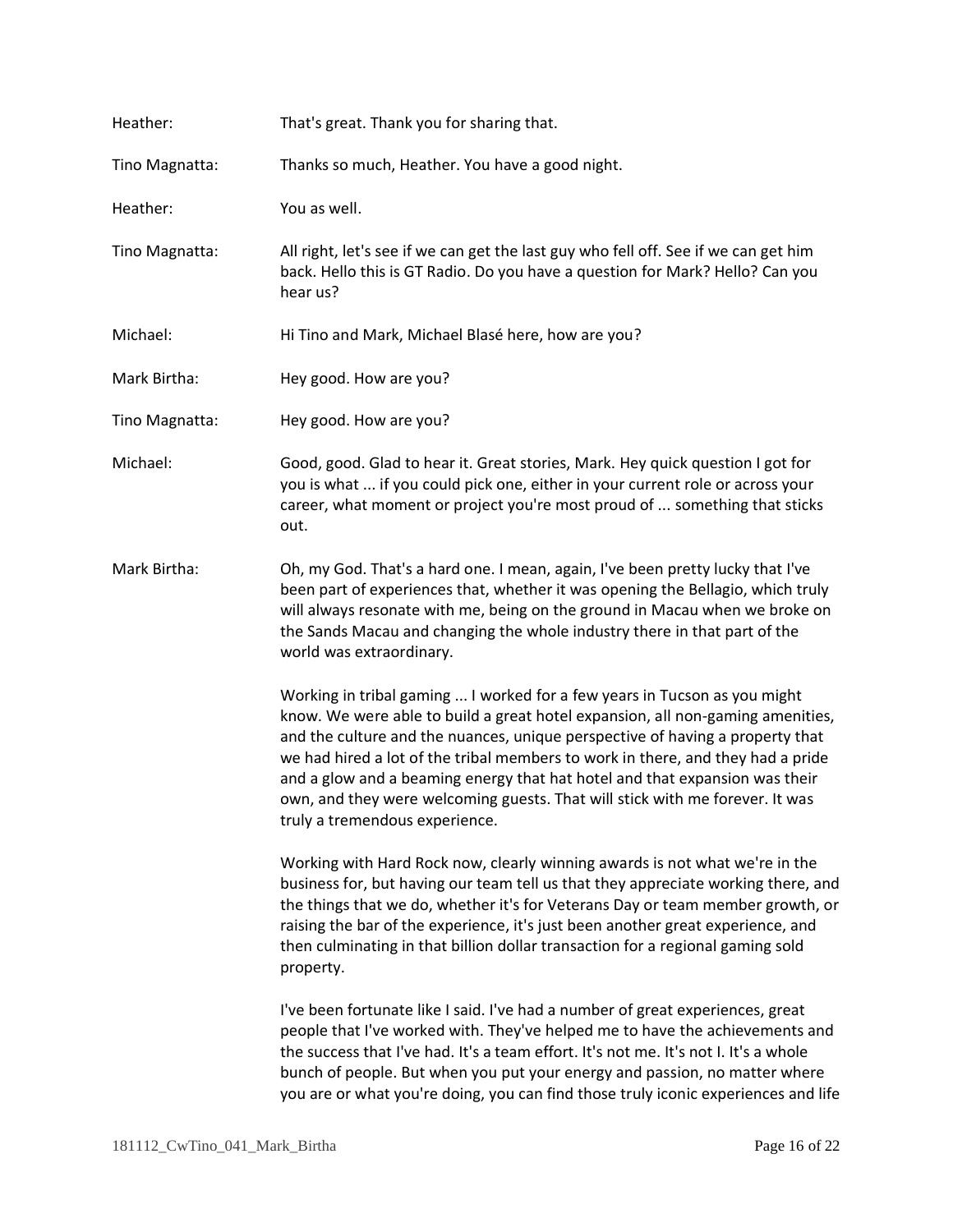|                | changing takeaways. It's been a great ride. I've enjoyed it and I look forward to<br>more of those in the future.                                                                                                                                                                                                                                                                                                                                                                                                                                                |
|----------------|------------------------------------------------------------------------------------------------------------------------------------------------------------------------------------------------------------------------------------------------------------------------------------------------------------------------------------------------------------------------------------------------------------------------------------------------------------------------------------------------------------------------------------------------------------------|
| Michael:       | Very cool. Great experiences. Hey, I got one more for you. You know, I shift at<br>Dell, I work at the agency side about a year and a half ago, closer to operations,<br>marketing. What do you think as far as agencies go, everybody's got their<br>opinion whether they're bringing marketing service in house, to have agencies.<br>What do you think the rule of agencies in the gaming industry going forward in<br>the next 10 years?                                                                                                                     |
| Mark Birtha:   | I mean, it's clearly an interesting question. I think where we are in the industry<br>right now, we are so challenged with finding people at every level, from hourly<br>levels to management to upper executive management. There's such a demand<br>for people. In my time, I've levered and number of agencies in all different<br>fashions, because there's great intellect, there's great experience, there's great<br>creativity.                                                                                                                          |
|                | Sometimes when you're in an organization and everyone's kind of drinking their<br>own Kool-Aid, which is not a bad thing, but you may not get perspective. You<br>may not get diversity. You may not get creativity. I've found that agencies,<br>oftentimes that I've brought on, have challenged me and we've worked twice as<br>hard to create something truly unique, whether it's a tagline or an advertising<br>platform, content-wise and branding-wise, to creating new experiences on the<br>property, or to freshening up your guest services program. |
|                | I think agencies in every different aspect of the business, whether we're talking<br>about marketing or anything else, add a lot of value. It's gotta be the right fit for<br>you, and it's gotta be the right need for you, but I welcome it and I think it's an<br>opportunity to challenge yourself and get outside input, fresh eyes on what you<br>do, and hopefully continue to evolve what it is that we offer each and every day.                                                                                                                        |
| Michael:       | Thank you. That's a great perspective. I appreciate the feedback.                                                                                                                                                                                                                                                                                                                                                                                                                                                                                                |
| Mark Birtha:   | Thank you.                                                                                                                                                                                                                                                                                                                                                                                                                                                                                                                                                       |
| Tino Magnatta: | Thank you so much. Great questions. Hello this is Tino Magnatta. Do you have a<br>question for Mark?                                                                                                                                                                                                                                                                                                                                                                                                                                                             |
| Vance:         | Hi, this is Vance. I think you can hear me now.                                                                                                                                                                                                                                                                                                                                                                                                                                                                                                                  |
| Tino Magnatta: | Now we can, yes. You dropped out there for a minute.                                                                                                                                                                                                                                                                                                                                                                                                                                                                                                             |
| Vance:         | I know what the problem was. I'm really enjoying the conversation. Thank you<br>very much, Mark.                                                                                                                                                                                                                                                                                                                                                                                                                                                                 |
| Mark Birtha:   | Thank you.                                                                                                                                                                                                                                                                                                                                                                                                                                                                                                                                                       |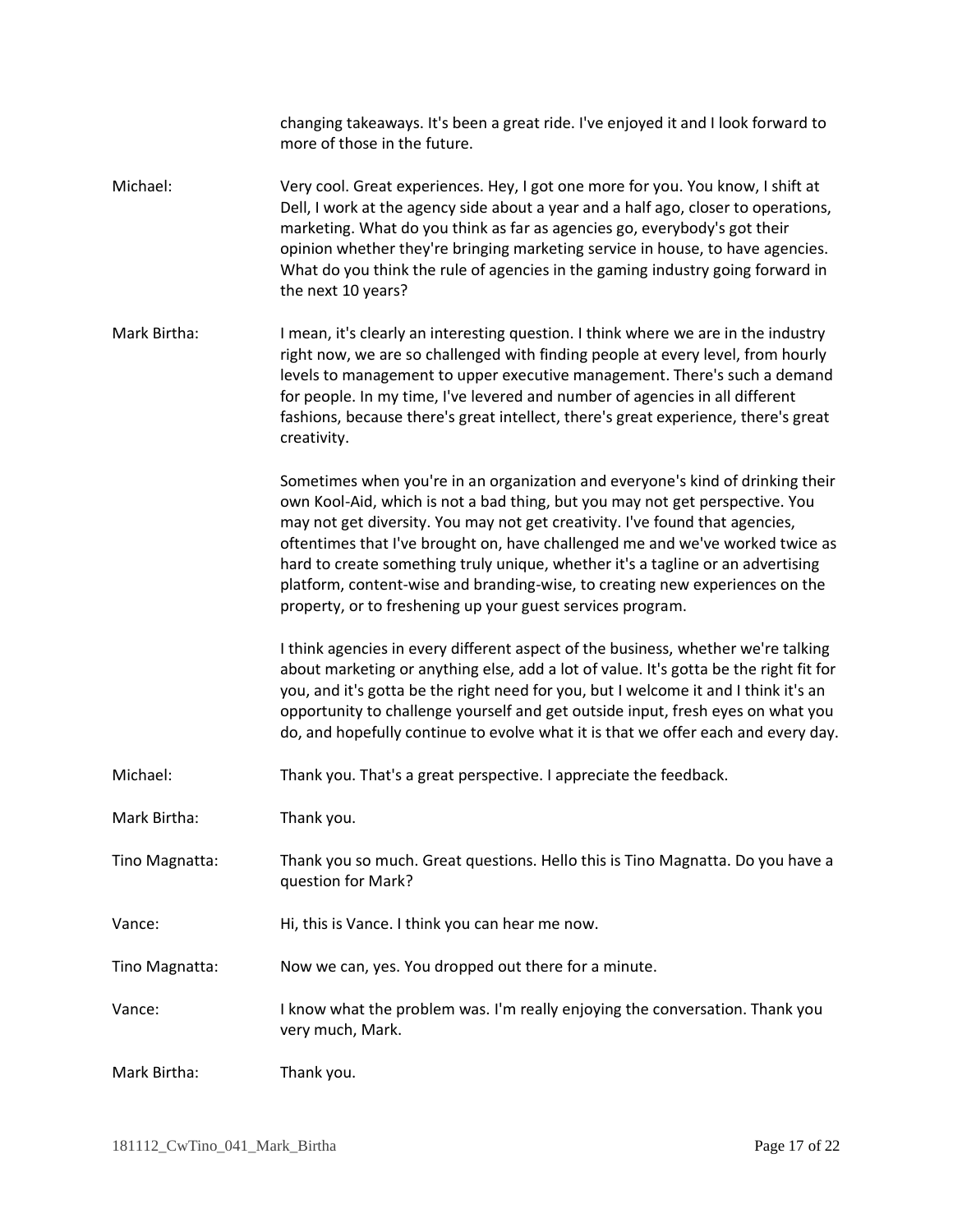| Vance:         | Just a question. How long have you been in Cleveland, and is there any unique<br>features to the market that you've had to accommodate anything in particular<br>about the specific location? Just curious.                                                                                                                                                                                                                                                                                                                                                                                                   |
|----------------|---------------------------------------------------------------------------------------------------------------------------------------------------------------------------------------------------------------------------------------------------------------------------------------------------------------------------------------------------------------------------------------------------------------------------------------------------------------------------------------------------------------------------------------------------------------------------------------------------------------|
| Mark Birtha:   | Yeah, I mean, Cleveland's been a tremendous market. I've been there for a little<br>over four years now. I came in pretty much after  seven or eight months after<br>we opened the property. It's unique. Gaming has only been there for five or six<br>years now, so it's a relatively new market, and so the challenges have been<br>guests understanding that we do there, employees realizing that when they join<br>the company, or the industry, they may be working on a holiday or 3:00 in the<br>morning. We never close our doors, so that's been some really unique things in<br>that marketplace. |
|                | It's competitive. Clearly, it's still evolving. What's interesting is literally in the<br>same region you have racinos and casinos, so the amenities are different. My<br>property, we don't even have table games right now, and yet we still lead the<br>state in gaming revenue, competing against properties that have table games,<br>slots, video poker, poker, everything. It's a very different animal and it's a very<br>unique space.                                                                                                                                                               |
|                | But at the same token, the people there are amazing. The Midwestern values, I<br>think Hard Rock has resonated well there. Rock and Roll Hall of Fame is 25<br>minutes away. People love their music. They love their entertainment. They love<br>to get out and have fun. They love to watch the Browns. They won yesterday, I<br>think-                                                                                                                                                                                                                                                                     |
| Tino Magnatta: | Yay.                                                                                                                                                                                                                                                                                                                                                                                                                                                                                                                                                                                                          |
| Mark Birtha:   | It's a comeback.                                                                                                                                                                                                                                                                                                                                                                                                                                                                                                                                                                                              |
| Tino Magnatta: | All right, they're winning some games. They're winning some games.                                                                                                                                                                                                                                                                                                                                                                                                                                                                                                                                            |
| Mark Birtha:   | Yeah, so it's a good place.                                                                                                                                                                                                                                                                                                                                                                                                                                                                                                                                                                                   |
| Vance:         | Why do you think you're leading the market? Is it the brand or                                                                                                                                                                                                                                                                                                                                                                                                                                                                                                                                                |
| Mark Birtha:   | I think it's a combination of things. I mean the brand clearly resonates with<br>people there. People love music. They love entertainment. The Hard Rock I think<br>is a unique brand offering that I think people really identify and it resonates<br>with people.                                                                                                                                                                                                                                                                                                                                           |
|                | Our owner was a visionary in artistry as well. He could have easily put VLTs<br>which were slot machines there, video lottery terminals, he could have put<br>them into the racetrack and opened the doors quickly, and probably made really<br>good money, but instead we built a brand new property from the ground up.<br>We filled it with high quality amenities, and FFE, and finishes, and truly created<br>an experience that if you walk in there  our tagline there is Vegas Experience,                                                                                                            |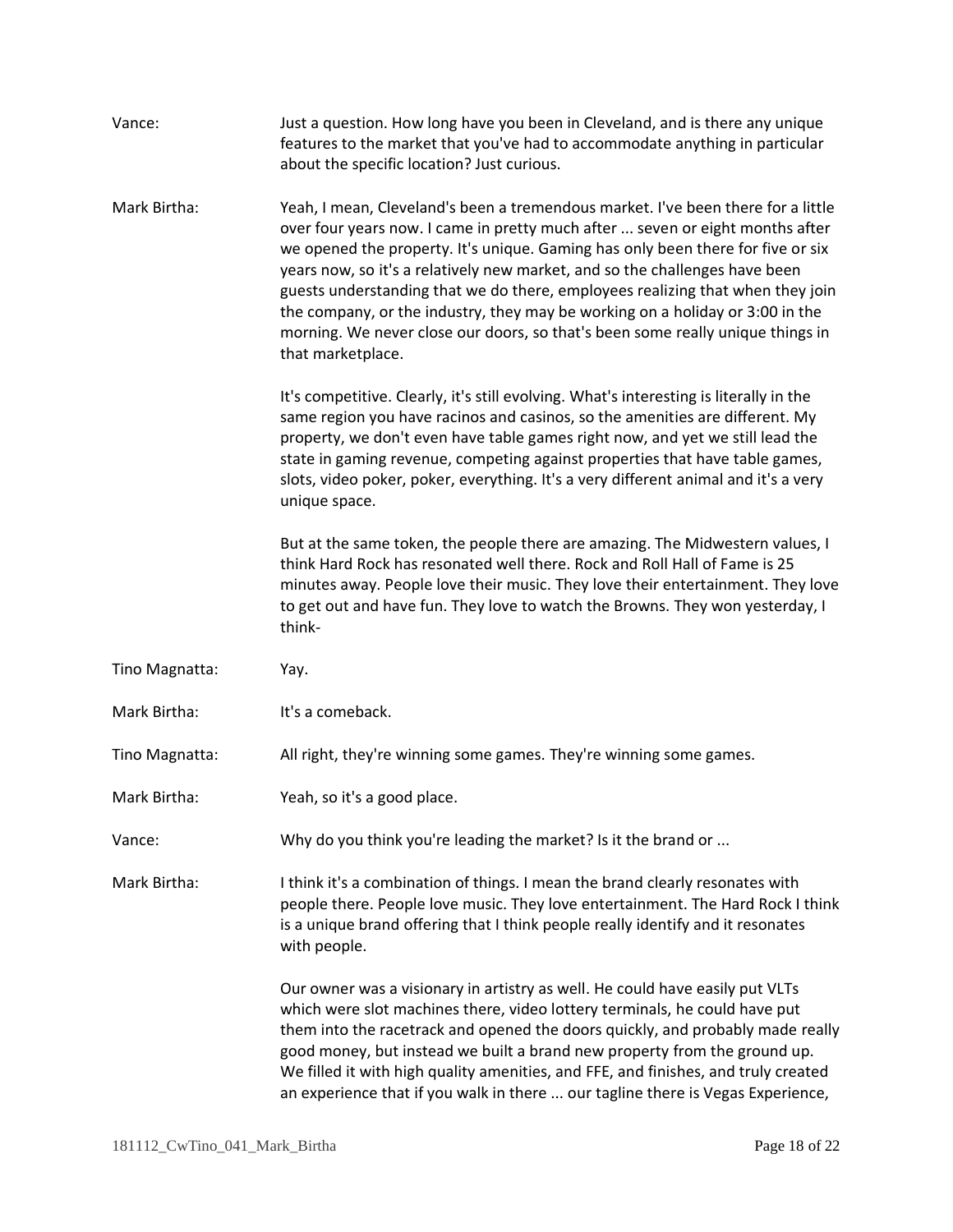|              | Ohio Address, and it literally came from  I used to stand in a lobby on a<br>Saturday night every weekend, and I would hear people walk in and it was their<br>first time there and they'd be like, "Wow, I feel like I'm in Vegas."                                                                                                                                                                                                                                                                                                        |
|--------------|---------------------------------------------------------------------------------------------------------------------------------------------------------------------------------------------------------------------------------------------------------------------------------------------------------------------------------------------------------------------------------------------------------------------------------------------------------------------------------------------------------------------------------------------|
|              | The funny thing was that we were literally creating a destination experience in a<br>locals market. It's been done before. We're not the first to do that clearly. But<br>again, engaging our team members to really go above and beyond and know<br>their customers to deliver these great experiences, and focus on ensuring that<br>we have high quality products and services, I think has led us to be the market<br>leader there.                                                                                                     |
|              | I mean I think it's a combination of all these different things, and we've really<br>driven our business very, very hard to ensure that we continue to stay fresh. We<br>expand the properties. We add new amenities. In five years  one of the things<br>that I'm very proud of there is we've made over three and a half million dollars<br>in charitable donations to the local Northeast Charitable and Philanthropic<br>organizations over the last four and a half years in order to take care of the<br>people in our neighborhoods. |
|              | Whether it's Susan G. Komen or American Heart Association or our veterans,<br>VFWs, on and on and on, we make an impact on the community and I think that<br>goes a long way to ensuring that you're not just an economic enterprise that's<br>reinvesting, you're also a local citizen.                                                                                                                                                                                                                                                    |
|              | I think our guests really, truly appreciate that, and I think it's again, it's a great<br>question. I don't think there's one solitary answer. I think it's a combination of<br>things that have allowed us to really be successful in that marketplace.                                                                                                                                                                                                                                                                                    |
| Vance:       | Are there any games specifically that perhaps a Clevelander is more apt to play<br>than in other markets that you've worked? I've been in certain markets where<br>the Cleopatra game was the hottest game in the whole city, all the casinos, it's<br>all they had. I'm just wondering, is there anything unique like that that you're<br>seeing in terms of preferences?                                                                                                                                                                  |
| Mark Birtha: | Yeah, I mean that's a great question. I think market by market, there is always<br>going to be some nuances. At the end of the day, I spent time at the Vegas strip,<br>and I've spent time in the Vegas locals market working, and I've spend time<br>regionally, and I've found that a large portion of the games that we offer there,<br>we don't have video poker or ETGs. We only have video real and traditional<br>games. A lot of the performance metrics that we see in other markets are very<br>similar.                         |
|              | A lot of the guests that are in Cleveland are making trips to Vegas or to other<br>marketplaces, so in the Vegas locals market, video poker is huge, and that's not<br>necessarily the same thing in other marketplaces.                                                                                                                                                                                                                                                                                                                    |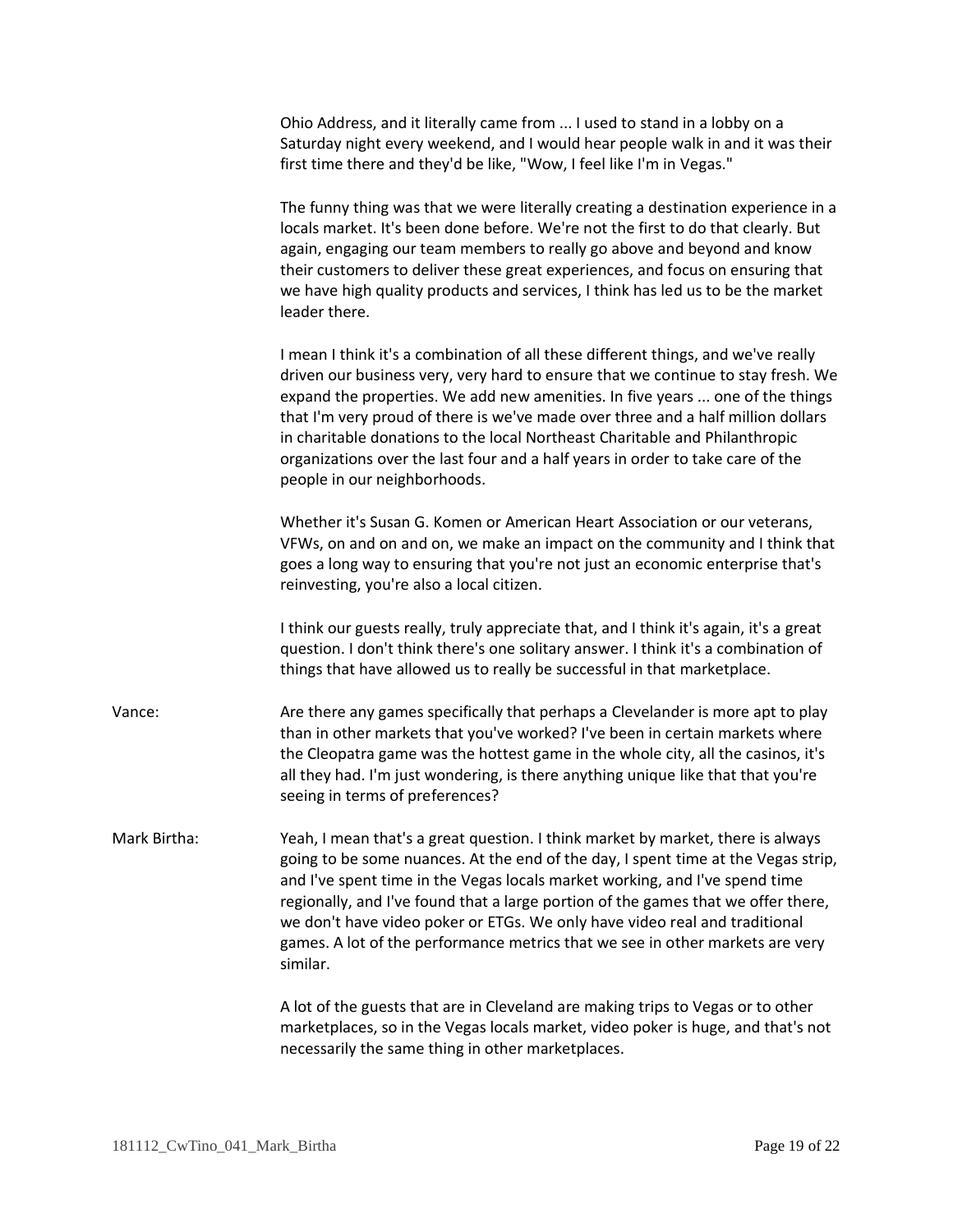In other properties in Vegas the buffalo games have been tremendously successful and more of a regional market. Ours are very successful. They're probably not as successful. Our penny games perform very, very well. It's a unique product, 'cause I think you've got the local regional marketplace, but again, because the gaming is still relatively new, we do as well with some of our traditional games and some of the more local-friendly-ish games like buffalo, as we do with our penny games that people out there just wanna have a fun time and probably realize they may not win as much or as often, but they love the content, they love the inner-activity, they love the boxes. They just really enjoy the experience.

I don't think there's been all that much different. I think we may be a little bit of a hybrid, only because we are relatively newer marketplace and we continue to grow as a state in gaming revenue. There hasn't been like a category killer that's come out and just blown me away that I have never seen in another marketplace.

- Vance: Did you say that you do not offer video poker?
- Mark Birtha: At my property, we are a racino property, so at this time we do not offer video poker at the Hard Rock Rocksino, or electronic table games.
- Vance: I didn't realize that was a part of the requirement or restriction.
- Mark Birtha: Yeah, there's two different models. There's a casino model, which is full-blown gaming, everything from tables to every slot product to a racino, which is tied to the racetracks obviously. There's seven of those, and there's four casinos, makes up the 11 gaming properties in the state. These seven racinos, right now they're limited to only offering video lottery terminal games, which again are your traditional real products and your video slot machine-type product. No games of skill, basically.
- Vance: I should know that, but I didn't realize that's part of that. That's interesting. At least your holds gonna be positively impacted without them.

Mark Birtha: Yeah, clearly you know the business, and that probably helps. We have customers that walk in all the time that really would like to enjoy the experience they have. They love our quick hits games, so they enjoy that. The video poker, yeah, the reinvestment laws are typically higher and they don't always tend to be as profitable, so they do impact your hold.

> A lot of people don't realize that. When you're looking at casino gaming properties in the state and one has a really high hold and one has a really low hold, but at the end of the day, one offers video poker and ETGs, and one doesn't offer them at all, and so there's gonna be some different hold percentages and paybacks. I think our goal is to educate the people out there to better understand a lot of that, because many times they don't.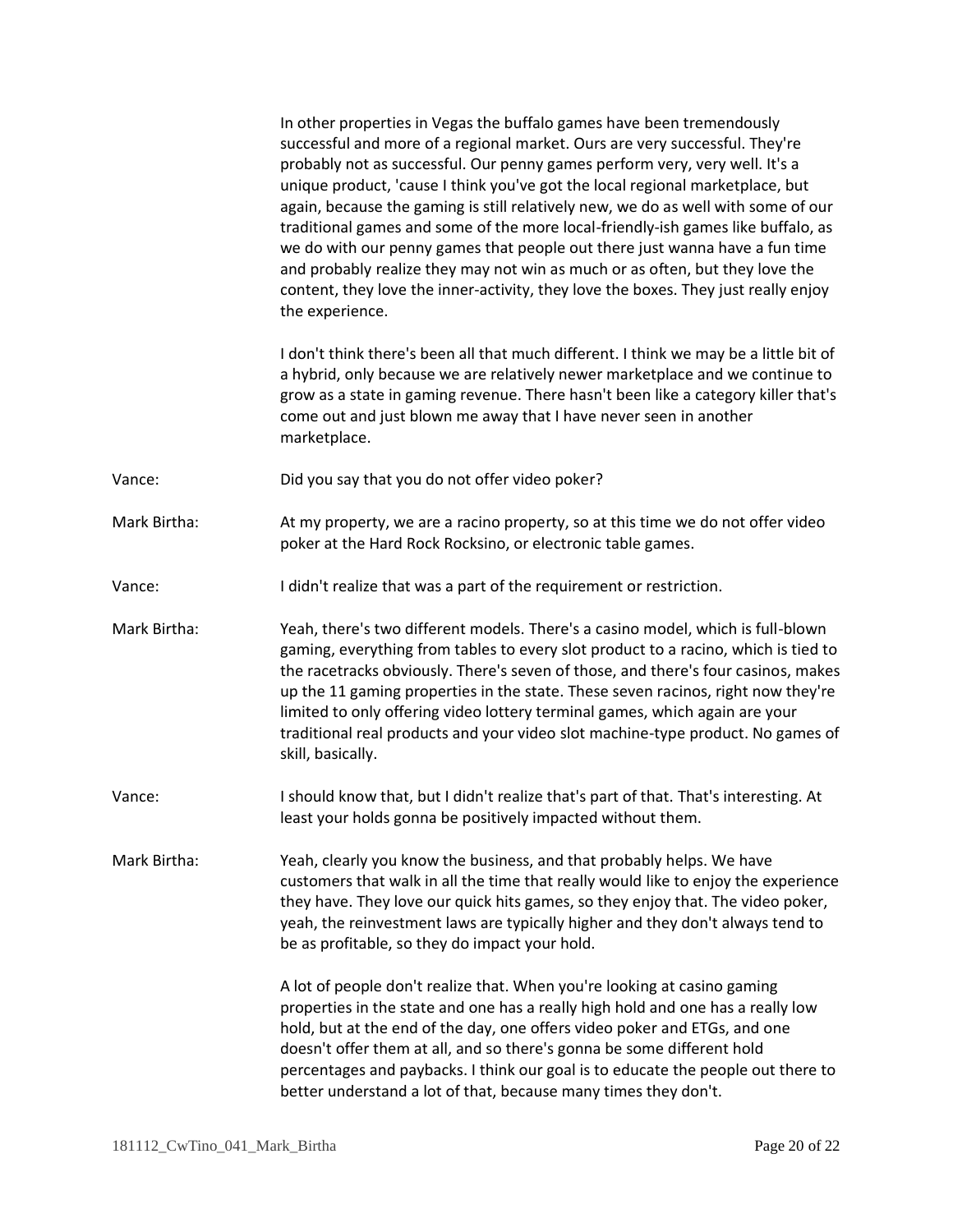| Vance:         | So your closest competitor is the downtown casino?                                                                                                                                                                                                                                                                                                                                                            |
|----------------|---------------------------------------------------------------------------------------------------------------------------------------------------------------------------------------------------------------------------------------------------------------------------------------------------------------------------------------------------------------------------------------------------------------|
| Mark Birtha:   | In our region, there's three other casinos. We have Jack Thistledown. We have<br>the downtown Cleveland property, and then we have the Hollywood<br>Youngstown property, which is obviously a Penn property in Youngstown, Ohio.<br>It's about 45 minutes away from us.                                                                                                                                       |
| Vance:         | So the only one that would have the video poker then is the one that's in<br>downtown?                                                                                                                                                                                                                                                                                                                        |
| Mark Birtha:   | Correct. In our region.                                                                                                                                                                                                                                                                                                                                                                                       |
| Vance:         | I'm curious what percent  how popular they are down there. I'd be curious to<br>[crosstalk 00:55:42] that.                                                                                                                                                                                                                                                                                                    |
| Mark Birtha:   | I'm sure I can call some of our friends down there and probably ask them. I<br>know they have a decent representation of those games on their floor, but<br>probably not anywhere what you would see in a Vegas locals market property.                                                                                                                                                                       |
|                | I think they do well, but again, they're a more challenging game to be profitable<br>with. And again, I don't think maybe the sophistication or that sort of<br>experience isn't as wanted there in the Ohio or Northeast Ohio marketplace.<br>That's a good question. We can ask them.                                                                                                                       |
| Vance:         | Yeah, it's interesting. Well, I sure appreciated  I really liked your comments<br>about the Wynn organization. I'm actually doing some work with them right<br>now and although he's not physically present at this time, his legacy is<br>tremendous, and a very positive thing. Like you said, his attention to detail and I<br>think most importantly customer service is unmatched in our industry still. |
| Tino Magnatta: | Yeah.                                                                                                                                                                                                                                                                                                                                                                                                         |
| Mark Birtha:   | Yup, that's exactly right. It's a great organization.                                                                                                                                                                                                                                                                                                                                                         |
| Vance:         | Well thank you very much.                                                                                                                                                                                                                                                                                                                                                                                     |
| Tino Magnatta: | Thanks for calling in.                                                                                                                                                                                                                                                                                                                                                                                        |
| Vance:         | Enjoy the winter.                                                                                                                                                                                                                                                                                                                                                                                             |
| Mark Birtha:   | Yeah, thank you. I'm not ready. Brr.                                                                                                                                                                                                                                                                                                                                                                          |
| Tino Magnatta: | Yeah, it's coming up, right?                                                                                                                                                                                                                                                                                                                                                                                  |
| Mark Birtha:   | Yeah, it's been snowing already. It's been like 30,  25, 35 degrees. Yup.<br>Welcome to winter.                                                                                                                                                                                                                                                                                                               |